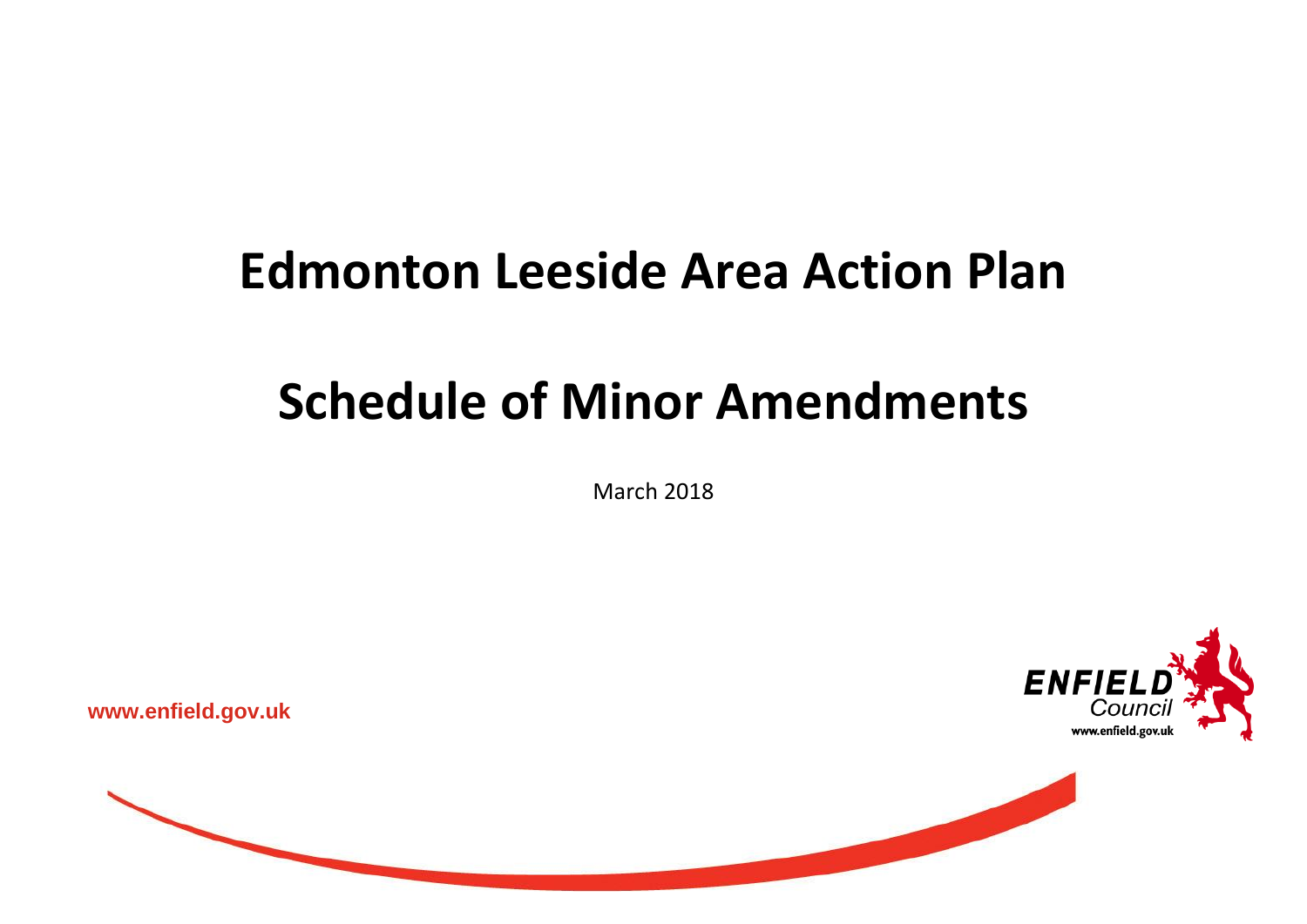## **Schedule of Focused Changes**

The Council has taken the opportunity to put forward minor amendments to the Proposed Submission Edmonton Leeside Area Action Plan.

| <b>Text in Bold Print and</b> | <b>Proposed insertion</b> |
|-------------------------------|---------------------------|
| underline                     |                           |
| Text with a                   | <b>Proposed deletion</b>  |
| strikethrough                 |                           |
|                               |                           |

| Item No. | Page<br>no. | Chapter, Section, Policy,<br>Paragraph, Diagram,<br>Tables, Figures | <b>Proposed Change</b>                                    | <b>Justification</b>          | Source of Change /<br><b>Representation no.</b> |
|----------|-------------|---------------------------------------------------------------------|-----------------------------------------------------------|-------------------------------|-------------------------------------------------|
|          |             | <b>Edmonton Leeside Action Plan</b>                                 |                                                           |                               |                                                 |
|          | 2           | Paragraph 1.1.5                                                     | Insert a new paragraph following paragraph 1.1.5:         | Update text to<br>reflect the | <b>TfL</b>                                      |
|          |             |                                                                     | 'Improved bus services will provide greatly improved      | importance of                 |                                                 |
|          |             |                                                                     | connectivity with Edmonton Leeside and to the wider area, | bus services to               |                                                 |
|          |             |                                                                     | in particular supporting east-west linkages and access to | the AAP area.                 |                                                 |
|          |             |                                                                     | <b>Edmonton Green.'</b>                                   |                               |                                                 |
|          |             |                                                                     |                                                           |                               |                                                 |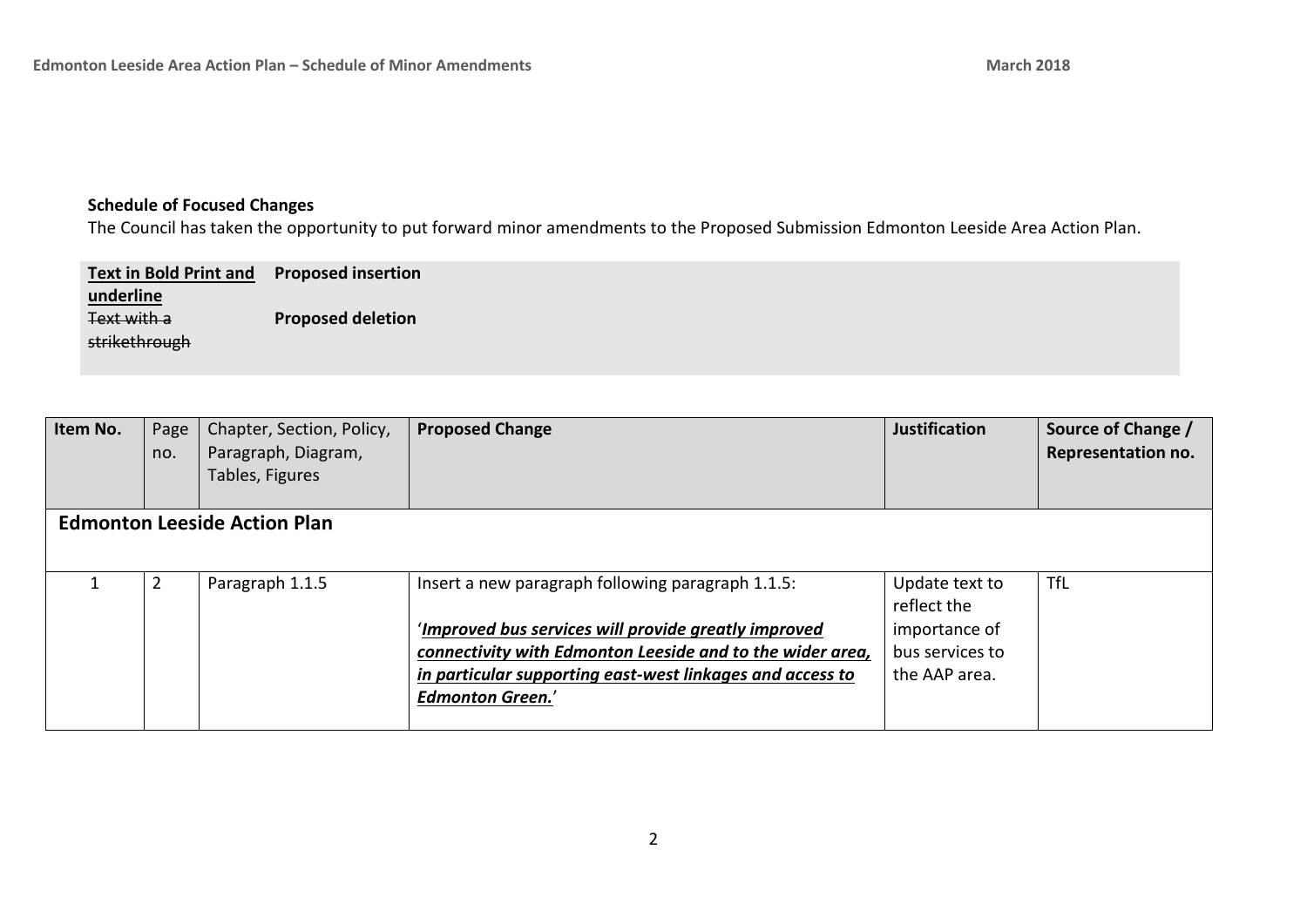| Item No.       | Page<br>no.    | Chapter, Section, Policy,<br>Paragraph, Diagram,<br>Tables, Figures | <b>Proposed Change</b>                                                                                                                                                                                                                                                                            | <b>Justification</b>                                                                                                | Source of Change /<br>Representation no. |
|----------------|----------------|---------------------------------------------------------------------|---------------------------------------------------------------------------------------------------------------------------------------------------------------------------------------------------------------------------------------------------------------------------------------------------|---------------------------------------------------------------------------------------------------------------------|------------------------------------------|
| $\overline{2}$ | 4              | Figure 1.1                                                          | Add the borough boundary to the map and label the<br>neighbouring boroughs.                                                                                                                                                                                                                       | Provide greater<br>clarity and<br>information.                                                                      | <b>LBE</b>                               |
| 3              | 6              | Objective 1                                                         | Update Objective 1, $7th$ bullet point, and move to Objective<br>3:<br>'Provide well-connected, well-designed pedestrian and cycle<br>routes that encourage people to choose 'active' travel<br>modes along with excellent access to public transport<br>options.'                                | Update to include<br>reference to<br>public transport<br>options.<br>Move item to<br>more appropriate<br>objective. | <b>TfL</b><br><b>LBE</b>                 |
| 4              | $\overline{7}$ | Objective 5                                                         | Update 3rd bullet point:<br>'Create new open spaces-where feasible;'                                                                                                                                                                                                                              | Strengthen the<br>wording.                                                                                          | <b>LBE</b>                               |
| 5              | 7              | Objective 5                                                         | Update 7 <sup>th</sup> bullet point:<br>' <del>Manage-Reduce</del> flood risk.'                                                                                                                                                                                                                   | Strengthen<br>wording and align<br>with NFFP.                                                                       | <b>Environment Agency</b>                |
| 6              | 10             | Paragraph 2.1.3                                                     | Add the following text to the end of paragraph 2.1.3:<br>The Blue Ribbon Network is a strategically important<br>series of linked spaces which should contribute to the<br>overall quality and sustainability of London by prioritizing<br>uses of the waterspace and land alongside it for water | Recognise the<br>importance of the<br><b>Blue Ribbon</b><br>Network within<br>the AAP.                              | <b>Environment Agency</b>                |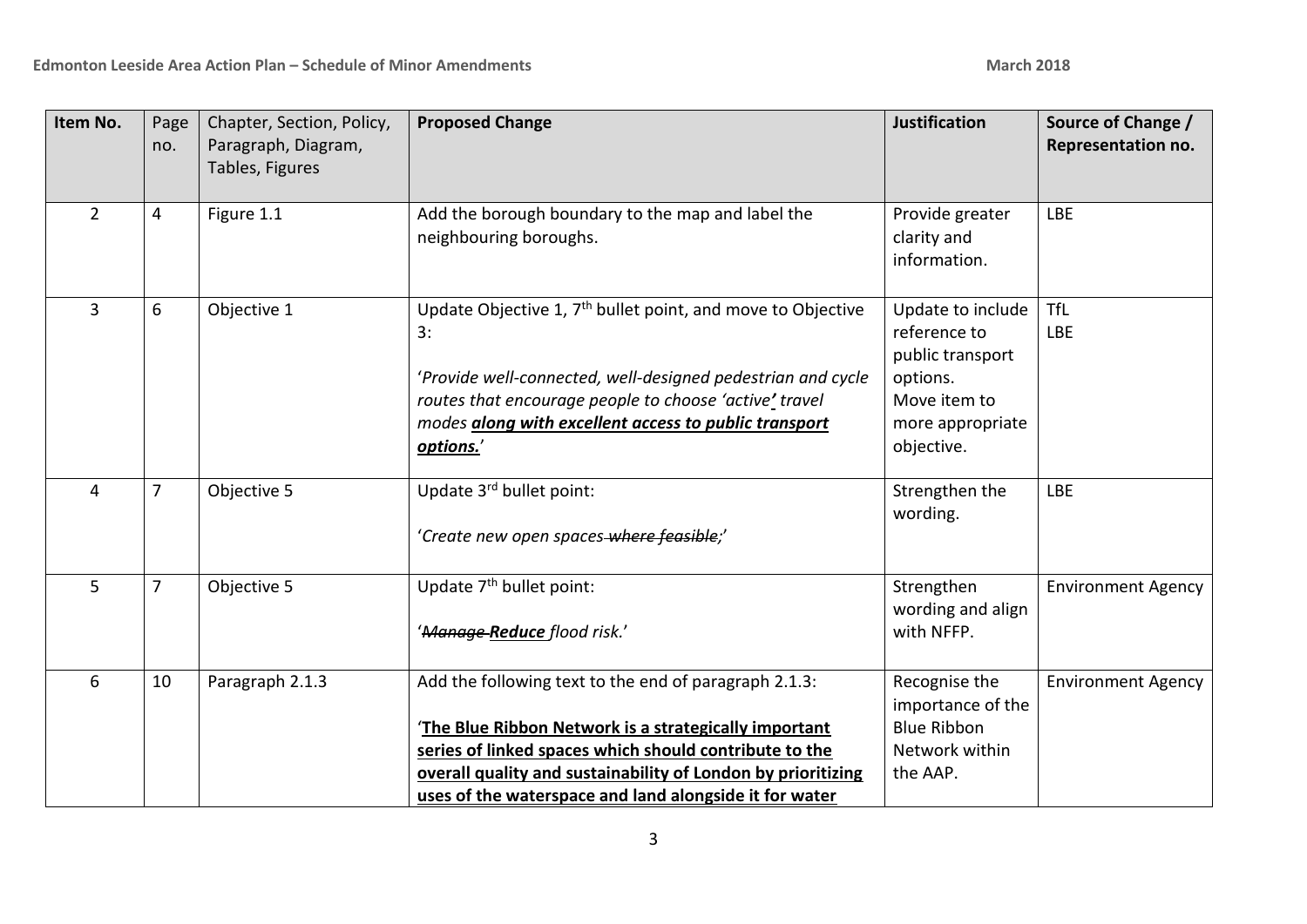| Item No.       | Page<br>no. | Chapter, Section, Policy,<br>Paragraph, Diagram,<br>Tables, Figures | <b>Proposed Change</b>                                                                                                                                                                                                                                                | <b>Justification</b>                                                               | Source of Change /<br>Representation no. |
|----------------|-------------|---------------------------------------------------------------------|-----------------------------------------------------------------------------------------------------------------------------------------------------------------------------------------------------------------------------------------------------------------------|------------------------------------------------------------------------------------|------------------------------------------|
|                |             |                                                                     | related purposes.'                                                                                                                                                                                                                                                    |                                                                                    |                                          |
| $\overline{7}$ | 11          | Figure 2.1                                                          | Label the green areas as:<br>'Lee Valley Regional Park'                                                                                                                                                                                                               | Add further detail<br>to the map.                                                  | <b>LBE</b>                               |
| 8              | 13          | Figure 2.3                                                          | Add a map key.                                                                                                                                                                                                                                                        | Need to include a<br>map key.                                                      | <b>GLA</b>                               |
| 9              | 14          | Paragraph 2.1.10                                                    | Amend text, 5 <sup>th</sup> bullet point:<br>'Edmonton Eco Park - the redevelopment of the site to<br>provide the next generation of waste services and expected<br>additional community benefits through the provision of heat<br>for a decentralised heat network;' | Update the text<br>to reflect the<br>current position.                             | <b>NLWA</b>                              |
| 10             | 14          | Paragraph 2.1.11                                                    | Amend text, 2 <sup>nd</sup> bullet point as follows:<br>'will become much more accessible and attractive while<br>improving natural habitats and biodiversity.'                                                                                                       | Reflect that the<br>area will also<br>provide improved<br>habitat for<br>wildlife. | <b>Environment Agency</b>                |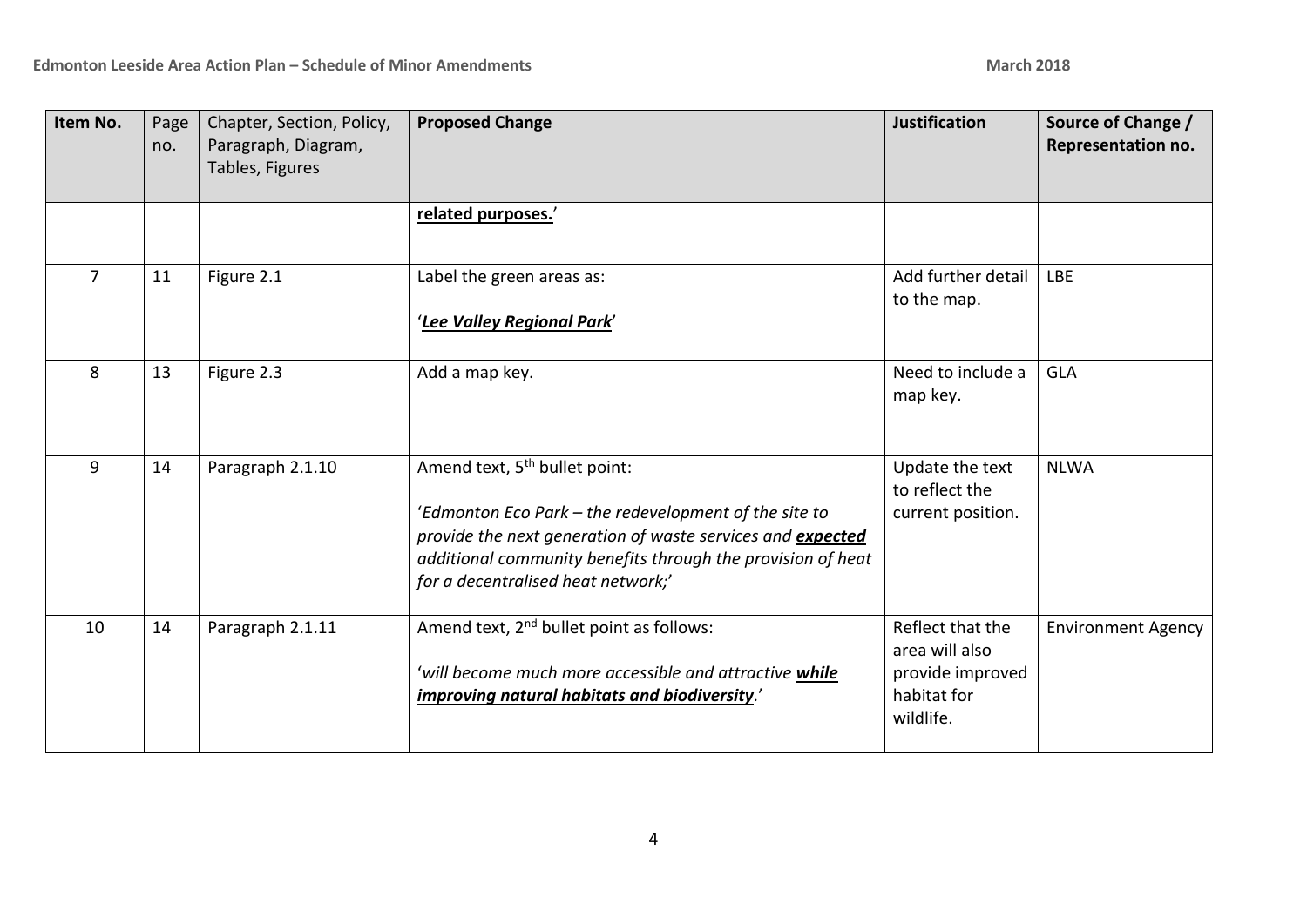| Item No. | Page<br>no. | Chapter, Section, Policy,<br>Paragraph, Diagram,<br>Tables, Figures | <b>Proposed Change</b>                                                                                                                                                                                                                                                                                                                | <b>Justification</b>                                                              | Source of Change /<br>Representation no.             |
|----------|-------------|---------------------------------------------------------------------|---------------------------------------------------------------------------------------------------------------------------------------------------------------------------------------------------------------------------------------------------------------------------------------------------------------------------------------|-----------------------------------------------------------------------------------|------------------------------------------------------|
| 11       | 15          | Section 2.2                                                         | Update title at section 2.2:<br>'Socio-Economic and Environmental Profile.'                                                                                                                                                                                                                                                           | Update of the<br>title to more<br>accurately reflect<br>the section.              | <b>Environment Agency</b>                            |
| 12       | 15          | Section 2.2                                                         | Update text at Section 2.2 table, under 'Education', as the<br>requirements are discussed later in the AAP document:<br>'There is forecast demand for primary and secondary school<br>places - the provision of two new 2 FE (Forms of Entry)<br>primary schools and one 8 FE secondary school (with 6th<br>form) will be necessary.' | Update text to<br>ensure<br>consistency<br>within the<br>document.                | <b>Education and Skills</b><br><b>Funding Agency</b> |
| 13       | 18          | Section 2.2                                                         | Update table column:<br>'Flooding Environment'                                                                                                                                                                                                                                                                                        | Update the<br>column text to<br>more accurately<br>reflect the table<br>contents. | <b>Environment Agency</b>                            |
| 14       | 19          | Figure 2.4                                                          | Add a map key.                                                                                                                                                                                                                                                                                                                        | Need to include a<br>map key.                                                     | <b>GLA</b>                                           |
| 15       | 19          | Figure 2.4                                                          | Amend the line colourings to remove confusion between<br>the red line of the AAP boundary and the transport routes.                                                                                                                                                                                                                   | Clarification of<br>the map.                                                      | <b>LBE</b>                                           |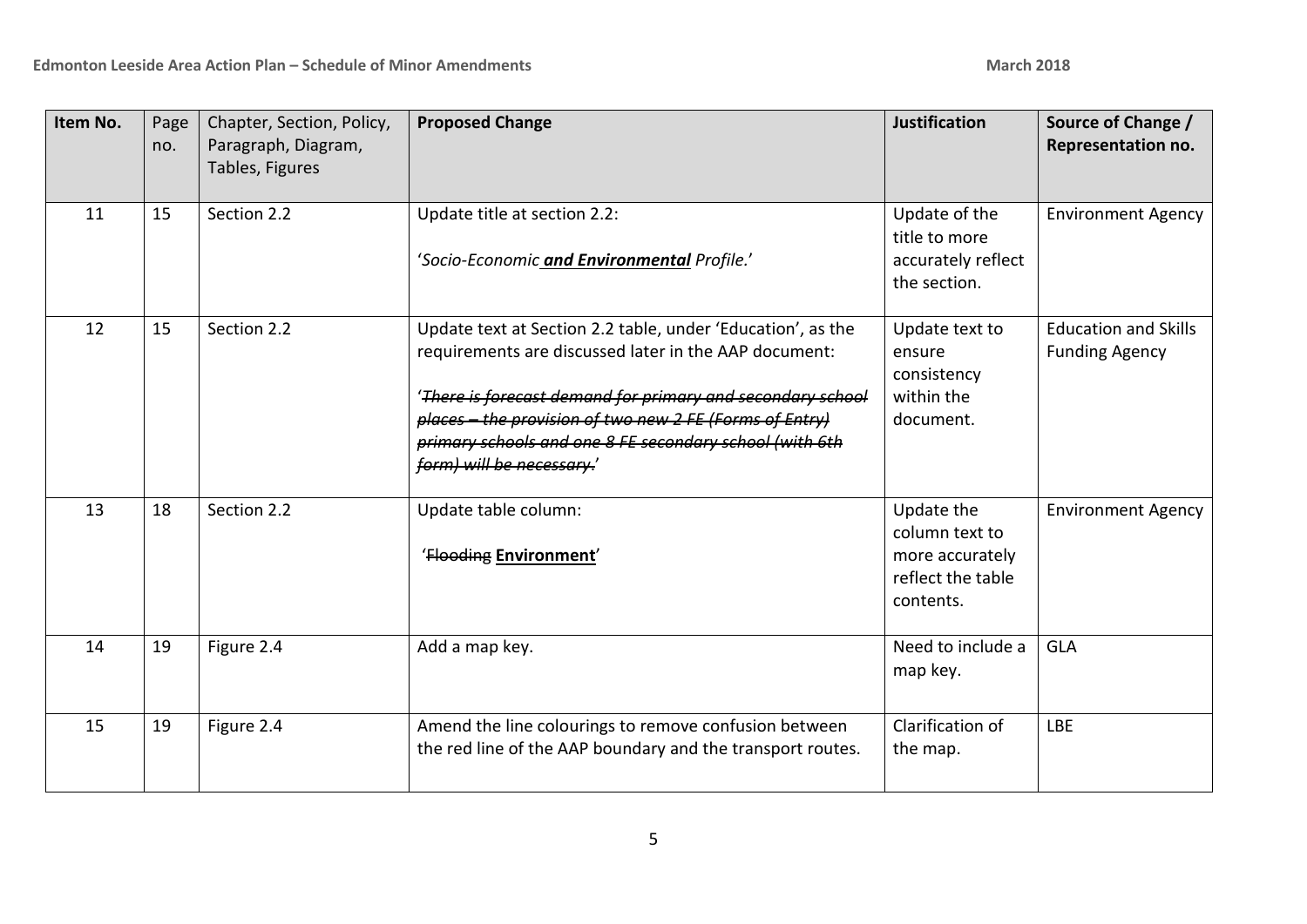| Item No. | Page<br>no. | Chapter, Section, Policy,<br>Paragraph, Diagram,<br>Tables, Figures | <b>Proposed Change</b>                                                                                                                                                                                                                                                                                                                     | <b>Justification</b>                                                                                                    | Source of Change /<br>Representation no. |
|----------|-------------|---------------------------------------------------------------------|--------------------------------------------------------------------------------------------------------------------------------------------------------------------------------------------------------------------------------------------------------------------------------------------------------------------------------------------|-------------------------------------------------------------------------------------------------------------------------|------------------------------------------|
| 16       | 47          | Paragraph 5.4.9                                                     | Amend text:<br>The Meridian Water location already provides many jobs<br>that are predominantly in the retail sector. Additionally, the<br>uses supporting residential development will result in<br>hundreds of new FTE jobs being created, mainly in retail and<br>education, but also in the health, transport and leisure<br>sectors.' | Update the text<br>to more fully<br>acknowledge the<br>contribution of<br>retail jobs to<br>employment in<br>this area. | <b>IKEA PI Ltd</b>                       |
| 17       | 49          | Policy EL2                                                          | Amend text, 4 <sup>th</sup> bullet point:<br>'High quality, low carbon and innovation design providing<br>an attractive place '                                                                                                                                                                                                            | Clarify that high-<br>quality design<br>includes the<br>requirement for<br>low carbon.                                  | <b>LBE</b>                               |
| 18       | 49          | Policy EL2                                                          | Amend text, 7 <sup>th</sup> bullet point:<br>'Active frontages, especially along the Causeway, River Lee<br>Navigation River and '                                                                                                                                                                                                         | Correction of<br>naming error.                                                                                          | Canal & River Trust                      |
| 19       | 57          | Paragraph 5.7.8                                                     | Amend text:<br>'Existing health inequalities will also be addressed by<br>increasing access to education and employment<br>opportunities. Improved open spaces and green and blue<br>networks can also encourage healthy lifestyles.'                                                                                                      | Recognise the<br>contribution of<br>open spaces and<br>green and blue<br>networks for<br>encouraging                    | <b>Environment Agency</b>                |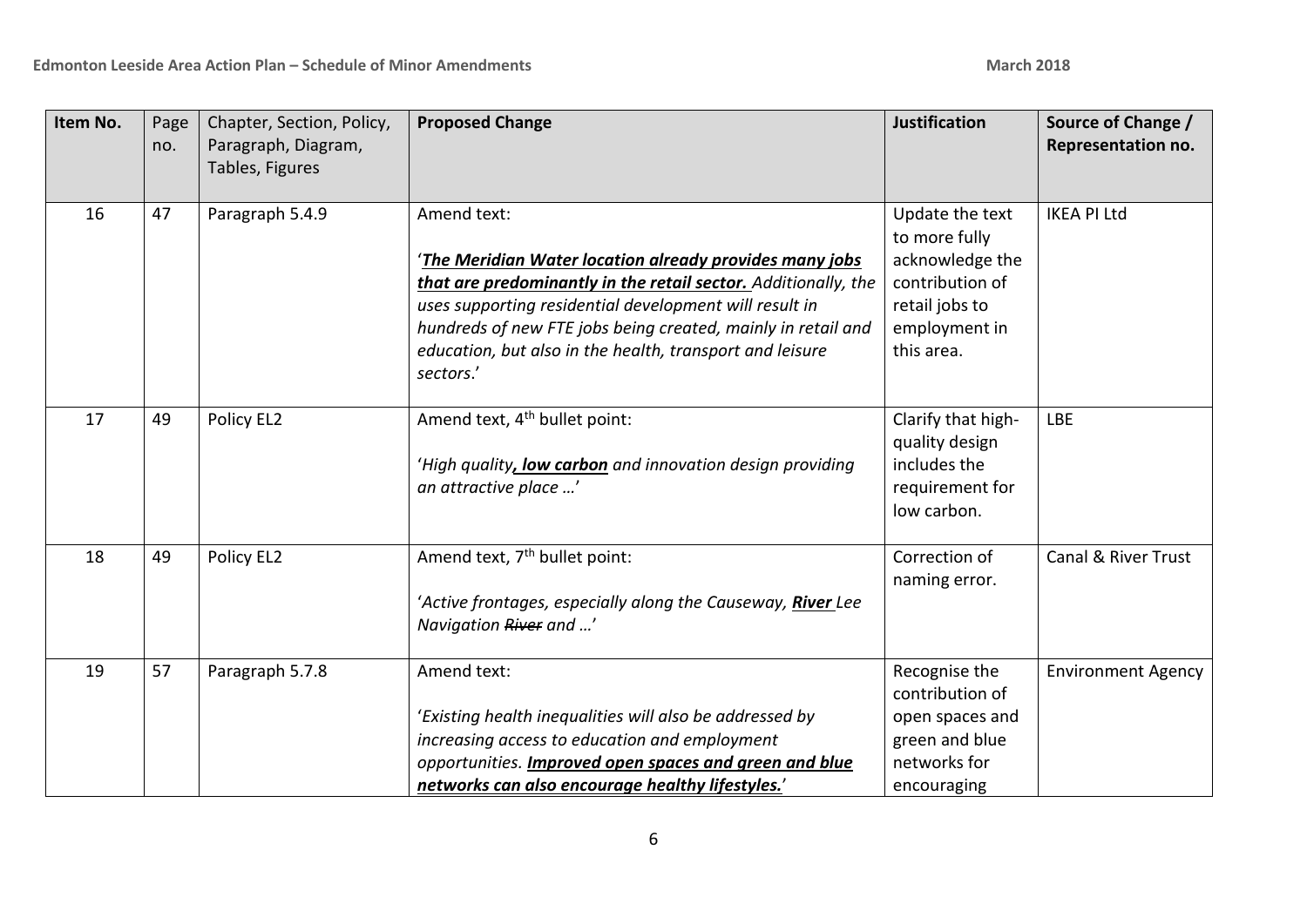| Item No. | Page<br>no. | Chapter, Section, Policy,<br>Paragraph, Diagram,<br>Tables, Figures | <b>Proposed Change</b>                                                                                                                                                                                               | <b>Justification</b>                                                                                                         | Source of Change /<br>Representation no. |
|----------|-------------|---------------------------------------------------------------------|----------------------------------------------------------------------------------------------------------------------------------------------------------------------------------------------------------------------|------------------------------------------------------------------------------------------------------------------------------|------------------------------------------|
|          |             |                                                                     |                                                                                                                                                                                                                      | healthy lifestyles.                                                                                                          |                                          |
| 20       | 60          | Paragraph 5.8.5                                                     | Add text at the end of paragraph 5.8.5:<br>The Causeway route shown by Figure 5.1 will be subject to<br>technical feasibility and detailed site investigation which<br>may result in minor refinements as necessary. | Clarify the<br>potential for<br>detailed technical<br>work to require<br>minor<br>modifications in<br>the Causeway<br>route. | <b>LBE</b>                               |
| 21       | 63          | Policy EL7                                                          | Amend text, 3rd bullet:<br>'Improved bus interchange and bus standing connecting<br>Meridian Water to'                                                                                                               | Update text to<br>provide further<br>clarity on bus<br>requirements.                                                         | <b>TfL</b>                               |
| 22       | 64          | Paragraph 5.8.17                                                    | Amend text:<br>'A new bus interchange and associated bus standing will be<br>provided, creating a transport hub and connecting bus<br>services to the station.'                                                      | Update text to<br>provide further<br>clarity on bus<br>requirements.                                                         | <b>TfL</b>                               |
| 23       | 66          | Policy EL8                                                          | Amend text, 3rd paragraph:<br>'Surface water discharge rates should aim to achieve-be                                                                                                                                | Align with<br>London Plan<br>policy approach.                                                                                | <b>LBE</b>                               |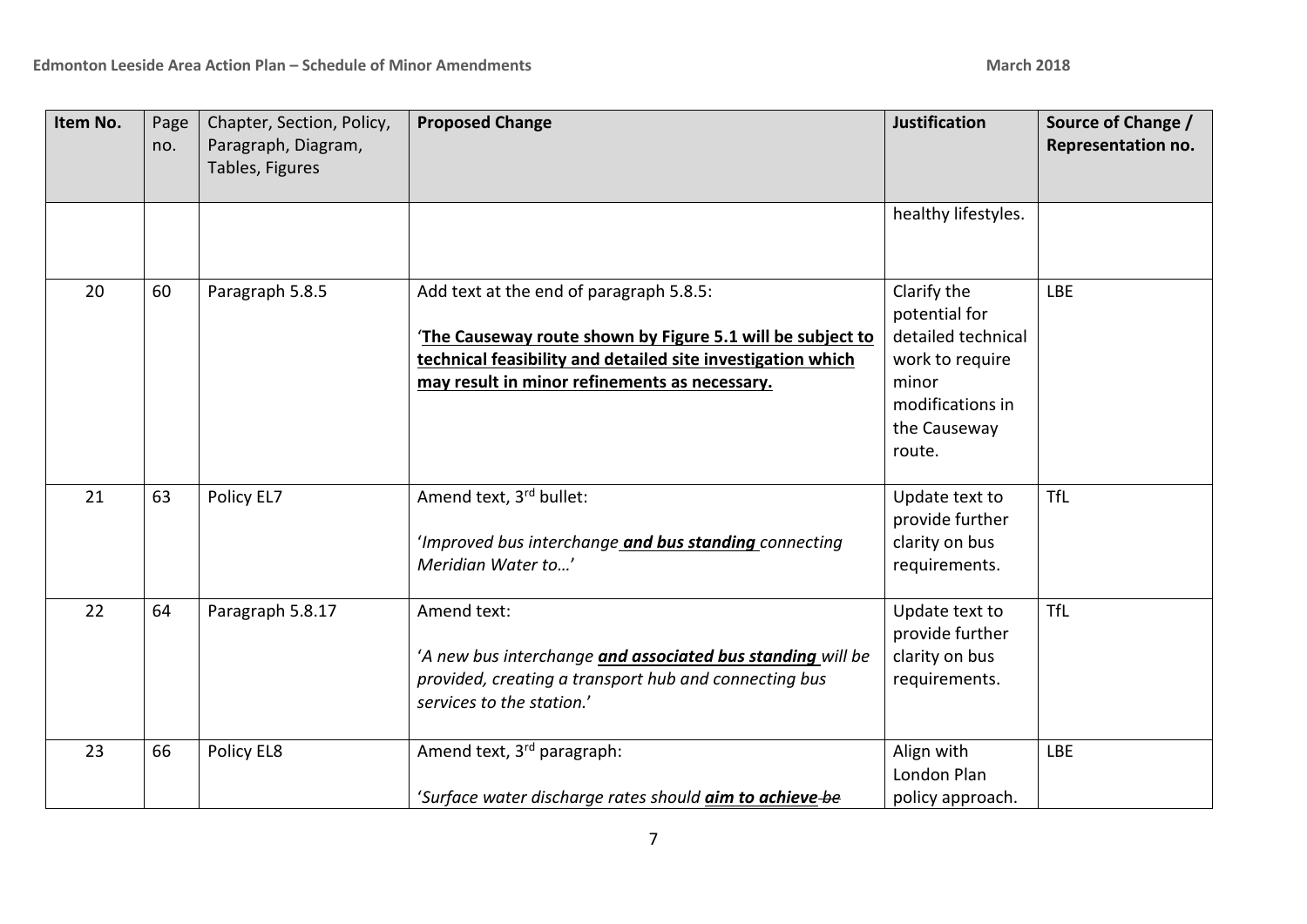| Item No. | Page<br>no. | Chapter, Section, Policy,<br>Paragraph, Diagram,<br>Tables, Figures | <b>Proposed Change</b>                                                                                                                                                                                                                                                              | <b>Justification</b>                                                    | Source of Change /<br>Representation no. |
|----------|-------------|---------------------------------------------------------------------|-------------------------------------------------------------------------------------------------------------------------------------------------------------------------------------------------------------------------------------------------------------------------------------|-------------------------------------------------------------------------|------------------------------------------|
|          |             |                                                                     | limited to greenfield runoff rates throughout the<br>development and proposals should demonstrate application<br>of the '                                                                                                                                                           |                                                                         |                                          |
| 24       | 68          | Paragraph 5.9.5                                                     | Amend text:<br>'The Environment Agency has is updateding its requirements<br>for climate change allowances to a higher level than those<br>used to prepare the Level 2 SFRA-and<br>the Environment Agency's own fluvial modelling.'                                                 | Update text to<br>reflect the latest<br>position on flood<br>modelling. | <b>Environment Agency</b>                |
| 25       | 68          | Paragraph 5.9.6                                                     | Amend text:<br>'Flood mitigation requirements will create considerable<br>competition for space across Meridian Water, both above<br>and below ground, and must therefore be fully integrated at<br>an early stage within the detailed design of streets, buildings<br>and spaces.' | Clarify text by<br>removing<br>unnecessary<br>wording.                  | <b>Environment Agency</b>                |
| 26       | 68          | Paragraph 5.9.8                                                     | Amend text:<br>'Flood management measures at Meridian Water should<br>eould incorporate modifications to the existing flood risk'                                                                                                                                                   | Strengthening of<br>the text.                                           | <b>LBE</b>                               |
| 27       | 71          | Policy EL9                                                          | Amend text, 6 <sup>th</sup> bullet point:                                                                                                                                                                                                                                           | Clarify the<br>approach to                                              | <b>Sport England</b>                     |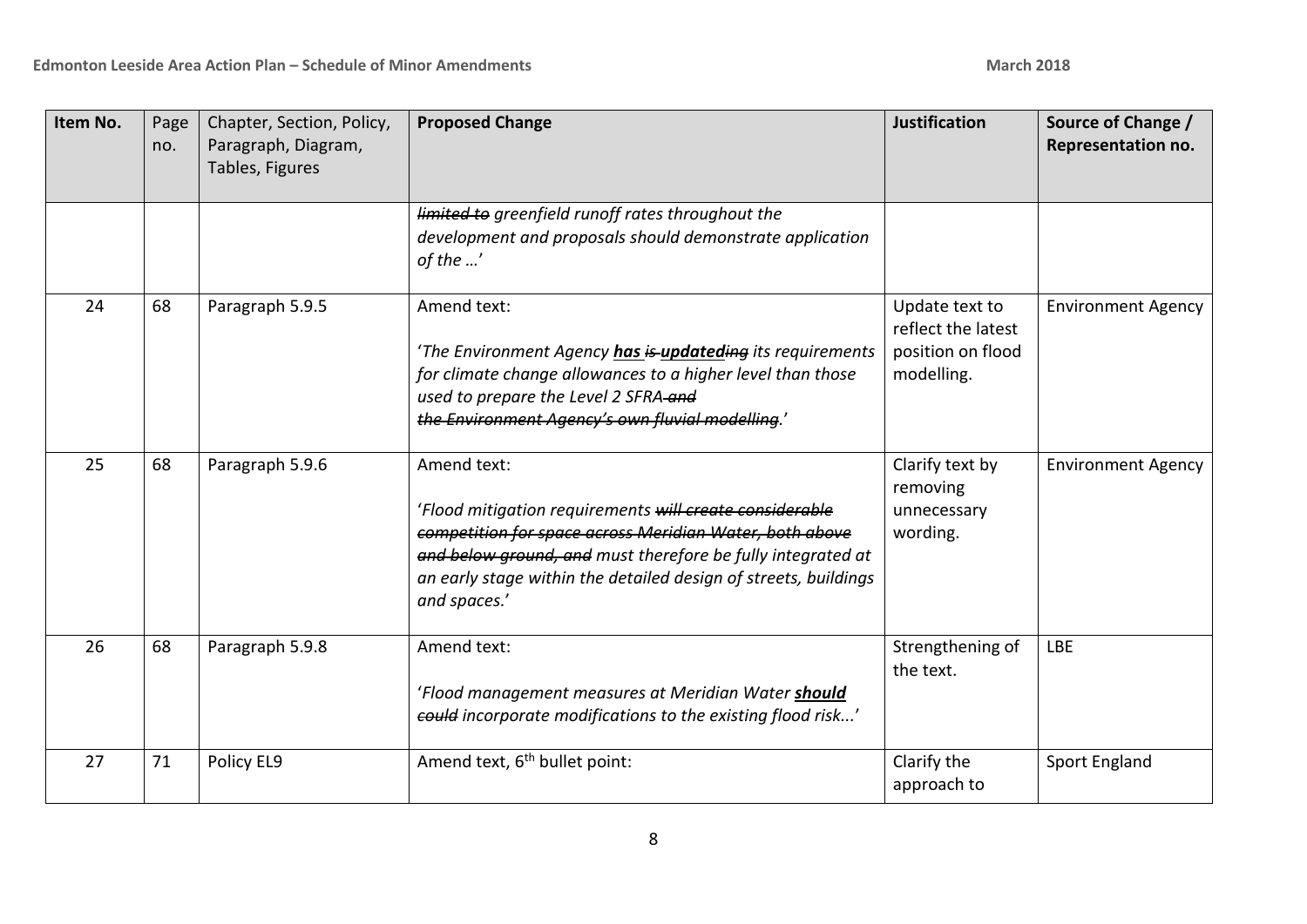| Item No. | Page<br>no. | Chapter, Section, Policy,<br>Paragraph, Diagram,<br>Tables, Figures | <b>Proposed Change</b>                                                                                                                                                                                                                                                                                | <b>Justification</b>                                                                                                                 | Source of Change /<br>Representation no.                       |
|----------|-------------|---------------------------------------------------------------------|-------------------------------------------------------------------------------------------------------------------------------------------------------------------------------------------------------------------------------------------------------------------------------------------------------|--------------------------------------------------------------------------------------------------------------------------------------|----------------------------------------------------------------|
|          |             |                                                                     | . Where appropriate there is evidence of need, the<br>provision of formal playing fields;                                                                                                                                                                                                             | provision of<br>playing fields.                                                                                                      |                                                                |
| 28       | 71          | Policy EL9                                                          | Update text, 7 <sup>th</sup> bullet point:<br>'Where appropriate, That options for community ;'                                                                                                                                                                                                       | Strength the<br>policy.                                                                                                              | <b>LBE</b>                                                     |
| 29       | 71          | Policy EL9                                                          | Update text, 8 <sup>th</sup> bullet point:<br>'Where the location is suitable appropriate, that new<br>waterspaces and wetland habitat is incorporated which<br>enhances biodiversity, and includes-ing boardwalks and<br>pontoons to provide access.'                                                | Include the<br>potential for new<br>waterspaces and<br>clarify the need<br>for the wetland<br>habitat to<br>enhance<br>biodiversity. | Canal & River Trust<br><b>Environment Agency</b><br><b>LBE</b> |
| 30       | 72          | Paragraph 5.11.1                                                    | Amend text at paragraph 5.11.1 as follows:<br>'Guidance on the The Council's spatial vision of a potential<br>way to deliver a high-quality mixed-use neighbourhood<br>expectations is provided in the Meridian Water Spatial<br>Framework and Meridian Water Spatial Scenario Testing<br>documents.' | Amend wording<br>to align with the<br>text at paragraph<br>1.3.1.                                                                    | <b>Barratt Homes</b>                                           |
| 31       | 76          | Policy EL12                                                         | Amend text, through inserting a new bullet point to follow<br>the 7 <sup>th</sup> bullet:                                                                                                                                                                                                             | Clarify design<br>requirements by<br>referencing Sport                                                                               | <b>Sport England</b>                                           |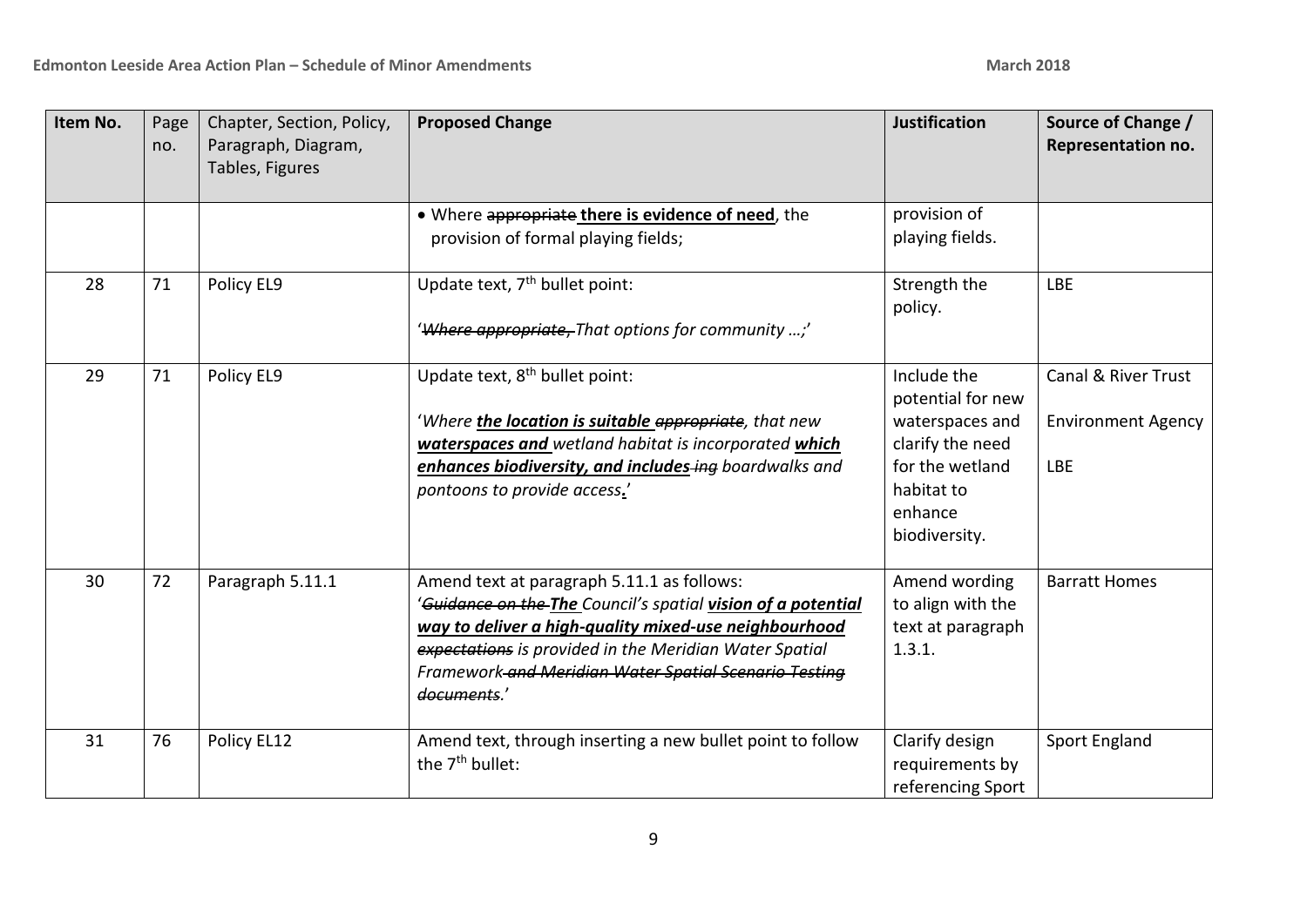| Item No. | Page<br>no. | Chapter, Section, Policy,<br>Paragraph, Diagram,<br>Tables, Figures | <b>Proposed Change</b>                                                                                                                                                                                                                                    | <b>Justification</b>                                                                                                                                                                                                                                            | Source of Change /<br>Representation no. |
|----------|-------------|---------------------------------------------------------------------|-----------------------------------------------------------------------------------------------------------------------------------------------------------------------------------------------------------------------------------------------------------|-----------------------------------------------------------------------------------------------------------------------------------------------------------------------------------------------------------------------------------------------------------------|------------------------------------------|
|          |             |                                                                     | . Incorporate the principles from Sport England's Active<br>Design guidance;                                                                                                                                                                              | <b>England Active</b><br>Design guidance.                                                                                                                                                                                                                       |                                          |
| 32       | 77          | Paragraph 5.11.10                                                   | Update text:<br>'The plentiful and appropriate planting of trees and other<br>greenery is essential to developing an aesthetically pleasing<br>and high quality urban environment which should provide<br>habitat connectivity and enhance biodiversity.' | Reflect that high<br>quality public<br>realm can also<br>enhance<br>biodiversity,<br>wildlife provision<br>and habitat<br>connectivity, and<br>that<br>enhancements to<br>biodiversity and<br>wildlife provision<br>also create high<br>quality public<br>realm | <b>Environment Agency</b>                |
| 33       | 77          | Policy EL12                                                         | Insert a new bullet point after the 10 <sup>th</sup> bullet point:<br>'Incorporate opportunities for games and urban play;'                                                                                                                               | Include policy<br>element to meet<br>community<br>needs.                                                                                                                                                                                                        | <b>LBE</b>                               |
| 34       | 100         | Section 8.2                                                         | At Section 8.2 insert in the table under 'Other Sources':                                                                                                                                                                                                 | Inclusion of the<br>relevant policy                                                                                                                                                                                                                             | <b>Environment Agency</b>                |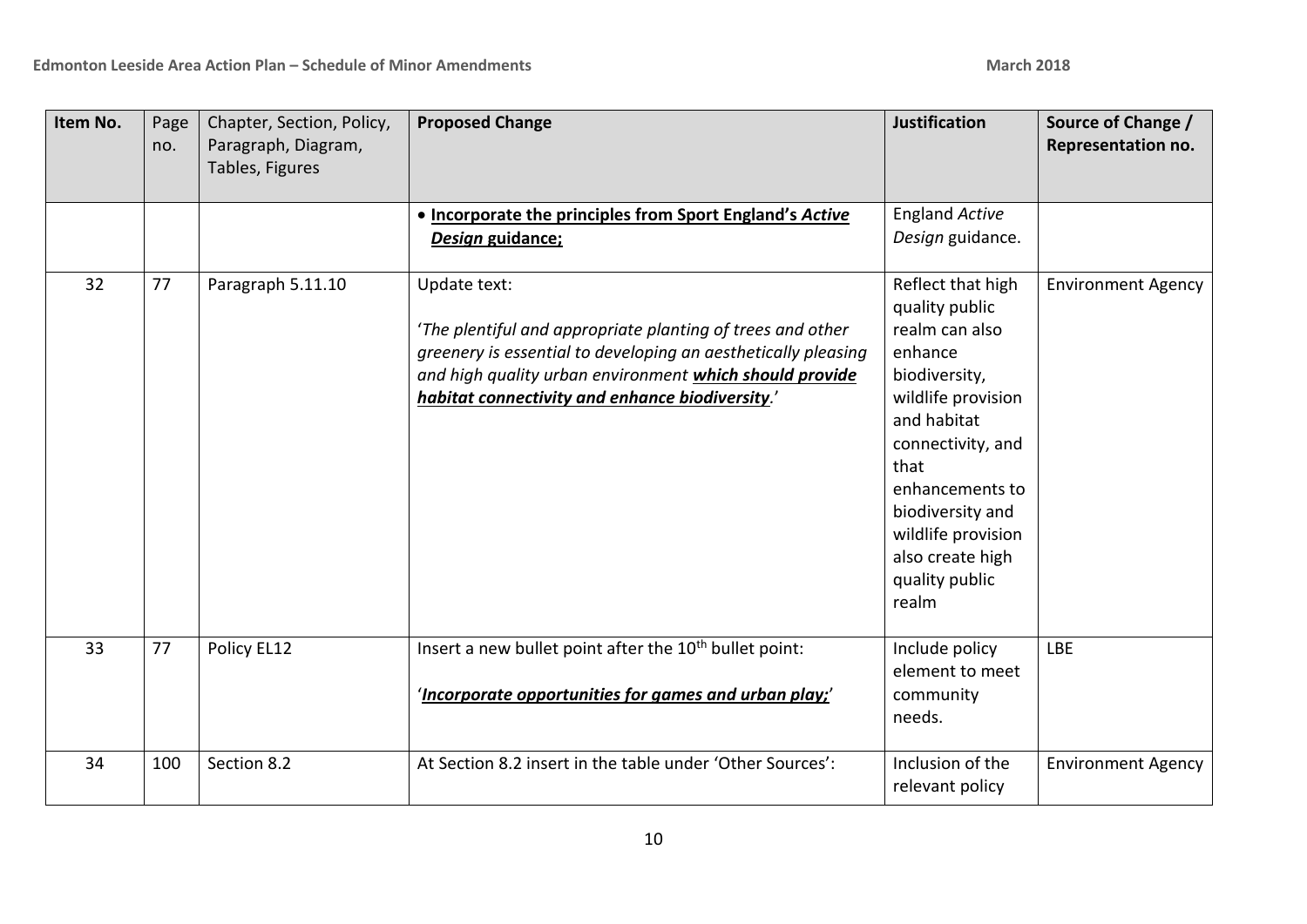| Item No. | Page<br>no. | Chapter, Section, Policy,<br>Paragraph, Diagram,<br>Tables, Figures | <b>Proposed Change</b>                                                                                                                                                                                                                                                                                                         | <b>Justification</b>                                                                                  | Source of Change /<br>Representation no.                 |
|----------|-------------|---------------------------------------------------------------------|--------------------------------------------------------------------------------------------------------------------------------------------------------------------------------------------------------------------------------------------------------------------------------------------------------------------------------|-------------------------------------------------------------------------------------------------------|----------------------------------------------------------|
|          |             |                                                                     | 'National Policy Statement for Energy (EN-1)'                                                                                                                                                                                                                                                                                  | reference.                                                                                            |                                                          |
| 35       | 101         | Figure 8.1                                                          | Add a key to the map.                                                                                                                                                                                                                                                                                                          | The diagram<br>needs a key.                                                                           | GLA                                                      |
| 36       | 111         | Paragraph 10.1.3                                                    | Amend text, 5 <sup>th</sup> bullet point:<br>'To take advantage of step-change improvements to<br>transportation links in the area, including <i>a significant</i><br>increase in the number of four trains-per-hour-from 2018<br>and eight trains-per-hour from 2022 on the railway line<br>between Brimsdown and Stratford;' | Update the text<br>to reflect a more<br>accurate position<br>on the expected<br>rail<br>improvements. | <b>TfL</b>                                               |
| 37       | 115         | Figure 10.1                                                         | Add a key to the map.                                                                                                                                                                                                                                                                                                          | The diagram<br>needs a key.                                                                           | <b>GLA</b>                                               |
| 38       | 120         | Paragraph 11.3.2                                                    | Amend text:<br>'Sustainable transport will be supported through high quality<br>public realm and a modal shift towards public transport.<br>Greater rates'                                                                                                                                                                     | Update text to<br>clarify the need<br>for public<br>transport as part<br>of the modal<br>shift.       | <b>TfL</b>                                               |
| 39       | 134         | Paragraph 12.1.2                                                    | Amend text:<br>'The Council is committed to achieving the highest standards                                                                                                                                                                                                                                                    | Provide<br>consistency with<br>other Plan                                                             | LaSalle Investment<br>Management and<br>Aytans MFG Co UK |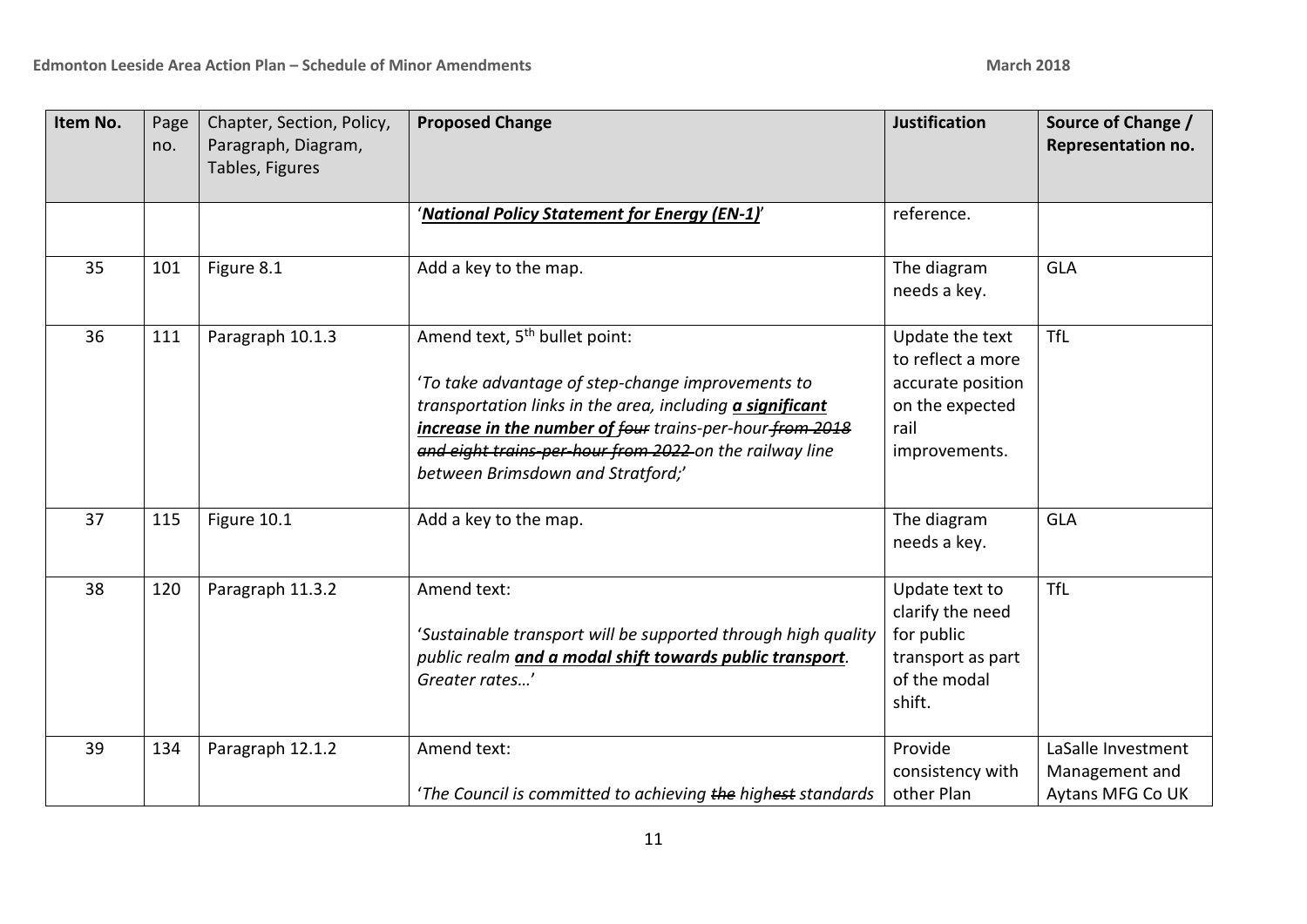| Item No. | Page<br>no. | Chapter, Section, Policy,<br>Paragraph, Diagram,<br>Tables, Figures | <b>Proposed Change</b>                                                                                                                                                                                                                                                                                                                                                                                                                                                                                           | <b>Justification</b>                                    | Source of Change /<br>Representation no.                                                     |
|----------|-------------|---------------------------------------------------------------------|------------------------------------------------------------------------------------------------------------------------------------------------------------------------------------------------------------------------------------------------------------------------------------------------------------------------------------------------------------------------------------------------------------------------------------------------------------------------------------------------------------------|---------------------------------------------------------|----------------------------------------------------------------------------------------------|
|          |             |                                                                     | for sustainable design and construction within the borough.'                                                                                                                                                                                                                                                                                                                                                                                                                                                     | documents.                                              | Limited. (Turley).                                                                           |
| 40       | 135         | Paragraph 12.1.3                                                    | Amend text:<br>'Developments at Edmonton Leeside must <del>make</del><br>demonstrate how the proposal minimises energy-related<br><b>CO2 emissions through full-use of carbon saving</b><br>technologies and approaches-, This-For heat, where this<br>cannot be via the connection to a heat network, then this<br>could-includes for example the incorporation of solar<br>thermal panels and ground source heat pumps. The Council<br>will seek to attain the BREEAM highest levels for new<br>developments.' | Provide<br>consistency with<br>other Plan<br>documents. | LaSalle Investment<br>Management and<br>Aytans MFG Co UK<br>Limited. (Turley)<br><b>NLWA</b> |
| 41       | 135         | Paragraph 12.1.4                                                    | Amend text:<br>'This is achieved through the supply of low cost low carbon<br>sources of heat (for example waste heat from power<br>stations and heat generated from highly efficient gas<br>combined heat and power engines) distributed at scale as<br>hot water <del>, or less often steam,</del> conveyed via highly<br>insulated underground pipes.'                                                                                                                                                        | Update text to<br>reflect the latest<br>position.       | <b>LBE</b>                                                                                   |
| 42       | 135         | Paragraph 12.1.5                                                    | Amend text:<br>'Addressing fuel poverty and reducing health inequalities.'                                                                                                                                                                                                                                                                                                                                                                                                                                       | Update text to<br>reflect a more<br>accurate position.  | <b>LBE</b>                                                                                   |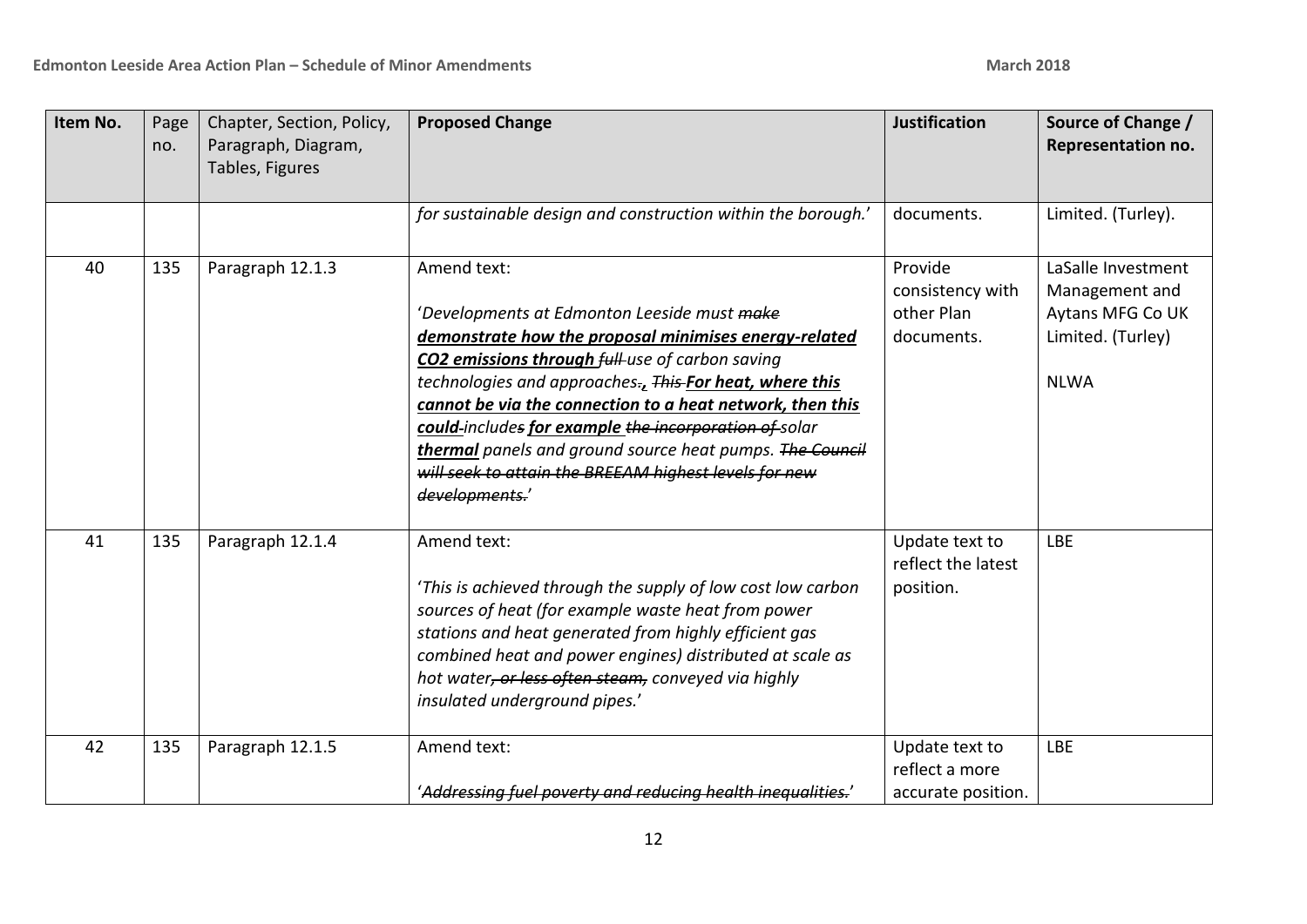| Item No. | Page<br>no. | Chapter, Section, Policy,<br>Paragraph, Diagram,<br>Tables, Figures | <b>Proposed Change</b>                                                                                                                                                                                                                                                                | <b>Justification</b>                                       | Source of Change /<br>Representation no. |
|----------|-------------|---------------------------------------------------------------------|---------------------------------------------------------------------------------------------------------------------------------------------------------------------------------------------------------------------------------------------------------------------------------------|------------------------------------------------------------|------------------------------------------|
|          |             |                                                                     |                                                                                                                                                                                                                                                                                       |                                                            |                                          |
| 43       | 135         | Paragraph 12.1.6                                                    | Amend text:<br>'The EcoPark site has been identified as the preferred<br>location for an energy centre to provide low carbon heat to<br>a 'core network' to serve the Edmonton Leeside area<br><b>(including connections to the Meridian Water</b><br>development).'                  | Update text to<br>reflect a more<br>accurate position.     | <b>LBE</b>                               |
| 44       | 136         | Section 12.2 Policy<br>Context                                      | Remove text:<br>'Upper Lee Valley Decentralised Energy Network Pre-<br>Feasibility (North London Strategic Alliance, 2011)<br><b>ULV DEN Feasibility Study (North London Strategie</b><br>Alliance, 2012)'<br>Add text:<br>'Decentralised Energy Network Technical Specification SPD' | Update text to<br>reflect a more<br>accurate position.     | <b>LBE</b>                               |
| 45       | 137         | Paragraphs 12.3.1                                                   | Amend text:<br>' to deliver the Lee Valley, Montmorency, Alma Road and<br>New Avenue Meridian Water, Arnos Grove, Ponders End<br>and Oakwood Heat Networks.'                                                                                                                          | Update text to<br>reflect the<br>changes to the<br>naming. | <b>LBE</b>                               |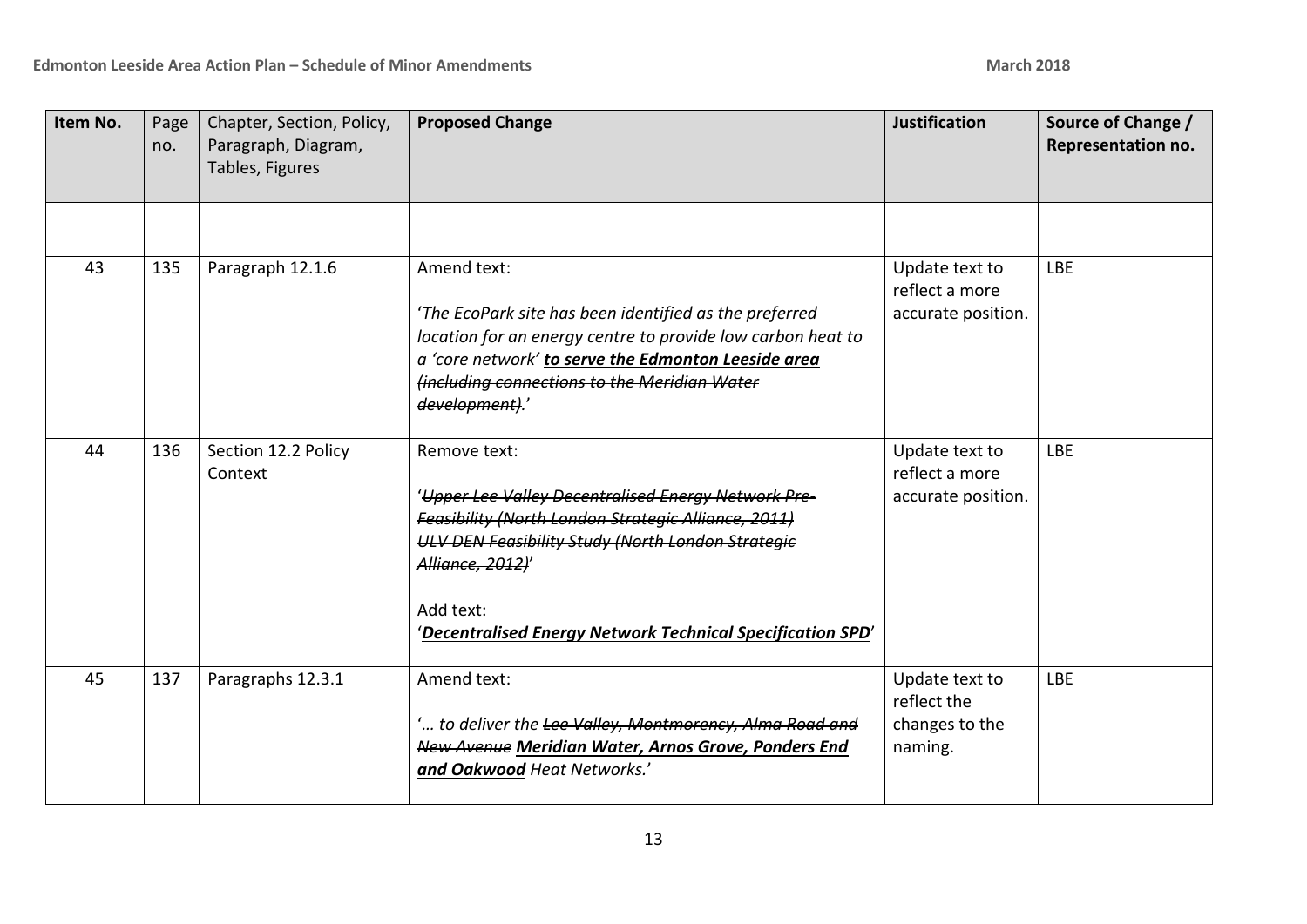| Item No. | Page<br>no. | Chapter, Section, Policy,<br>Paragraph, Diagram,<br>Tables, Figures | <b>Proposed Change</b>                                                                                                                                                                                                                                                                                                                                                                                                                                                                                                                                                                                                                                                                                                                                                                                                                                                                                                                                              | <b>Justification</b>                                                                                                | Source of Change /<br>Representation no. |
|----------|-------------|---------------------------------------------------------------------|---------------------------------------------------------------------------------------------------------------------------------------------------------------------------------------------------------------------------------------------------------------------------------------------------------------------------------------------------------------------------------------------------------------------------------------------------------------------------------------------------------------------------------------------------------------------------------------------------------------------------------------------------------------------------------------------------------------------------------------------------------------------------------------------------------------------------------------------------------------------------------------------------------------------------------------------------------------------|---------------------------------------------------------------------------------------------------------------------|------------------------------------------|
| 46       | 137         | Paragraph 12.3.2                                                    | Amend text:<br>'The Lee Valley Meridian Water Heat Network (LVMWHN)<br>to be provided by LVHN Ltd will initially use a combination<br>of heat from combined heat and power plants (CHP) and<br>then heat from the new Energy Recovery Facility (ERF) at the<br>Edmonton EcoPark when it is operational, predicted to be<br>2025. The LVMWHN will move energy in the form of hot<br>water through a system of pipes to buildings and industry<br>across the Lee Valley, including the Meridian Water<br>development, a westward extension to Meridian Water and<br>Edmonton Green. Over time the network has the potential to<br>connect additional heat sources and heat demands<br>elsewhere in the Lee Valley and, with the agreement of<br>neighbouring Councils, links into other London Boroughs<br>such as the Alma Road Combined Heat and Power satellite<br>scheme, North Middlesex Hospital and the Northumberland<br>Park Development (White Hart Lane).' | Update to reflect<br>changes to<br>naming and to<br>clarify the<br>potential future<br>network<br>connections.      | <b>LBE</b>                               |
| 47       | 137         | Paragraph 12.3.5                                                    | Delete text:<br>'The National Planning Policy Framework, the London Plan<br>and Enfield Council's local planning documents (particularly<br>Policy DMD 52), the Decentralised Energy Network Technical<br>Specification Heat Network SPD and the EcoPark SPD),<br>together provide a planning policy framework that is                                                                                                                                                                                                                                                                                                                                                                                                                                                                                                                                                                                                                                              | The paragraph<br>can be removed<br>without reducing<br>the effectiveness<br>of the ELAAP<br>position on the<br>DEN. | <b>NLWA</b>                              |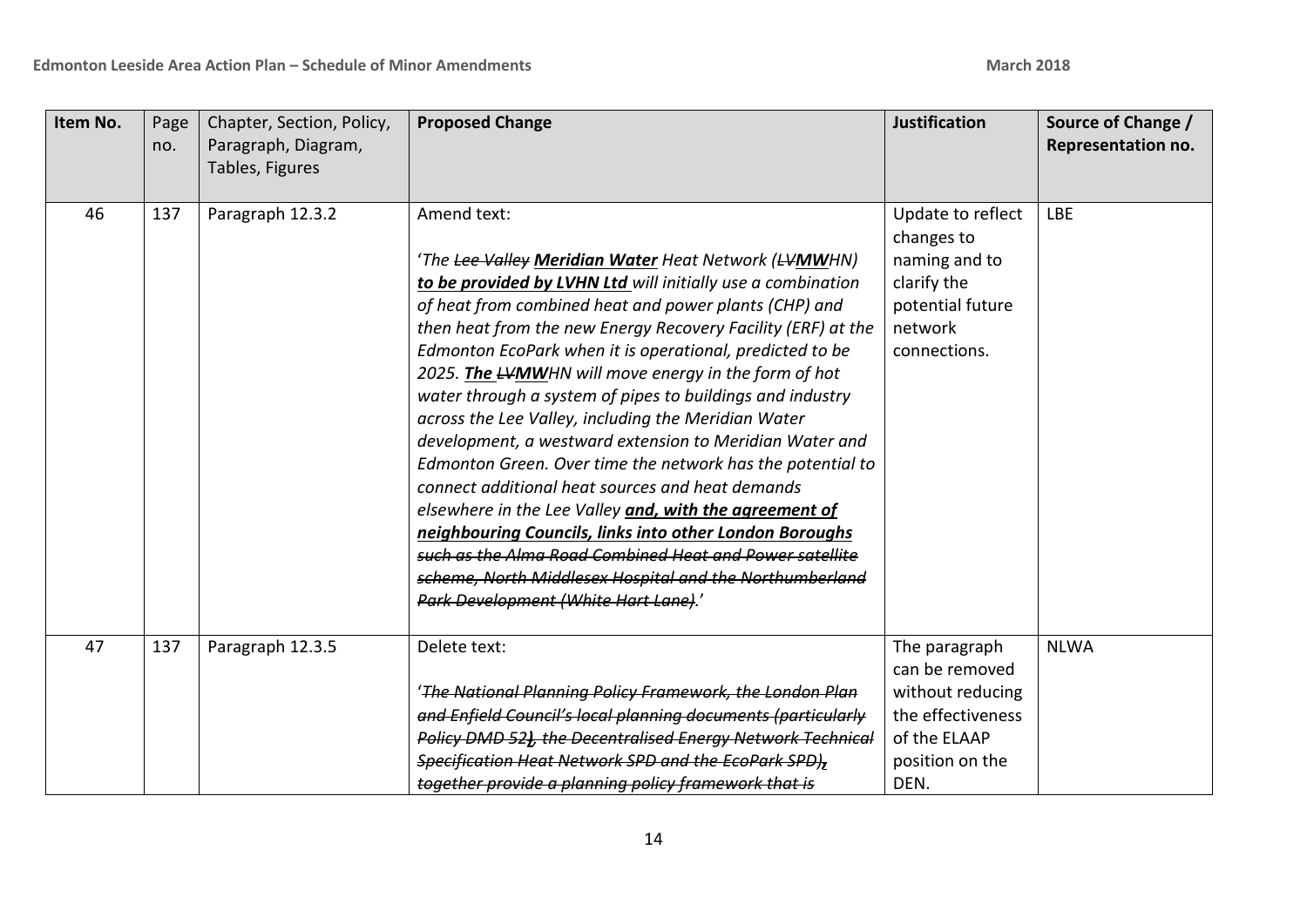| Item No. | Page<br>no. | Chapter, Section, Policy,<br>Paragraph, Diagram,<br>Tables, Figures | <b>Proposed Change</b>                                                                                                                                                                                                                                                                                                                                                                                                                                                                                                                                                                                  | <b>Justification</b>                                                                           | Source of Change /<br>Representation no. |
|----------|-------------|---------------------------------------------------------------------|---------------------------------------------------------------------------------------------------------------------------------------------------------------------------------------------------------------------------------------------------------------------------------------------------------------------------------------------------------------------------------------------------------------------------------------------------------------------------------------------------------------------------------------------------------------------------------------------------------|------------------------------------------------------------------------------------------------|------------------------------------------|
|          |             |                                                                     | strongly supportive of promoting the development of low<br>carbon decentralised heat networks. The following policy<br>seeks to further strengthen the policy support for<br>delivery of the Lee Valley Heat Network within the AAP<br>area.'                                                                                                                                                                                                                                                                                                                                                           |                                                                                                |                                          |
| 48       | 137         | Paragraph 12.3.4                                                    | Amend text:<br>'Key issues for policy on heat networks include the<br>establishment of an energy centre on the EcoPark site;<br>delivering a network route linking the EcoPark energy centre<br>to the Meridian Water development; and secure delivering<br>future connections to other suitable developments within<br>the Lee Valley towards Alma Estate and Haringey/<br>Northumberland Park (see Figure 12.1 below). LVHN matters<br>relating to the EcoPark site are dealt with in this chapter;<br>fFurther details on the wider requirements for the EcoPark<br>site are provided in Chapter 8.' | Update text to<br>provide a more<br>accurate<br>reflection of the<br>heat network<br>delivery. | <b>LBE</b>                               |
| 49       | 137         | Paragraph 12.3.5                                                    | Amend text:<br>'The future waste management infrastructure requirements<br>of the EcoPark site are currently awaiting are subject to the<br>DCO which was granted by from the Secretary of State, as<br>part of the North London Waste Management Plan. In<br>parallel with this work, eEnergetik is seeking in the process                                                                                                                                                                                                                                                                             | Update text to<br>reflect that the<br>DCO has been<br>granted.                                 | <b>NLWA</b>                              |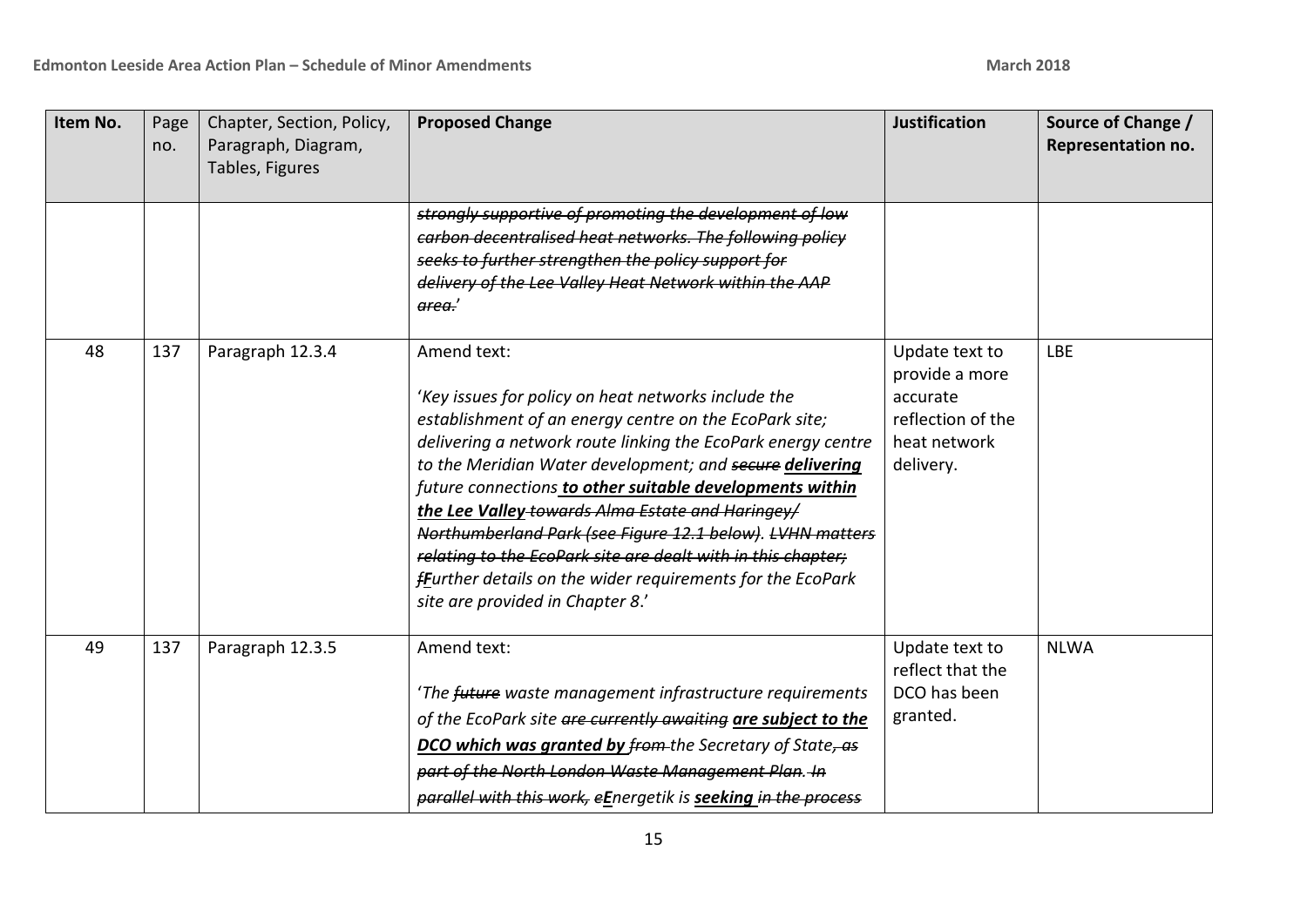| Item No. | Page<br>no. | Chapter, Section, Policy,<br>Paragraph, Diagram,<br>Tables, Figures | <b>Proposed Change</b>                                       | <b>Justification</b> | Source of Change /<br>Representation no. |
|----------|-------------|---------------------------------------------------------------------|--------------------------------------------------------------|----------------------|------------------------------------------|
|          |             |                                                                     |                                                              |                      |                                          |
|          |             |                                                                     | of agreeing a heat supply agreement and lease at the         |                      |                                          |
|          |             |                                                                     | EcoPark. It should be noted that the Energy Recovery         |                      |                                          |
|          |             |                                                                     | Facility permitted by the grant of the DCO does not refer to |                      |                                          |
|          |             |                                                                     | the energy centre proposed by the Lee Valley Heat            |                      |                                          |
|          |             |                                                                     | Network Ltd.'                                                |                      |                                          |
|          |             |                                                                     |                                                              |                      |                                          |
| 50       | 137         | Paragraph 12.3.6                                                    | Amend text:                                                  | Clarify the text     | <b>LBE</b>                               |
|          |             |                                                                     |                                                              | and reflect the      |                                          |
|          |             |                                                                     | 'The energetik Business Plan proposes that initially a       | updated position.    |                                          |
|          |             |                                                                     | plantroom with gas boilers connected to a small local heat   |                      |                                          |
|          |             |                                                                     | network will be located at the Meridian Water development    |                      |                                          |
|          |             |                                                                     | to provide heat to the first homes. An Heat Network will     |                      |                                          |
|          |             |                                                                     | have an energy centre with CHP will be provided at the       |                      |                                          |
|          |             |                                                                     | EcoPark to supply low carbon heat via a network to the       |                      |                                          |
|          |             |                                                                     | Meridian Water and beyond. local heat network to coincide    |                      |                                          |
|          |             |                                                                     | with the completion of around 1500+ homes at Meridian        |                      |                                          |
|          |             |                                                                     | Water. Subject to the new ERF being delivered to             |                      |                                          |
|          |             |                                                                     | programmed completion in 2025, heat from the ERF will be     |                      |                                          |
|          |             |                                                                     | captured and transferred to LVHN Ltd's energy centre at the  |                      |                                          |
|          |             |                                                                     | EcoPark-It will to provide a-very low carbon heat-source to  |                      |                                          |
|          |             |                                                                     | complement the low carbon heat that will already being       |                      |                                          |
|          |             |                                                                     | supplied via CHP. The plant proposed by LVHN at the          |                      |                                          |
|          |             |                                                                     | energy centre will include top up and standby gas fired      |                      |                                          |
|          |             |                                                                     | boilers, large thermal storage vessels and all necessary     |                      |                                          |
|          |             |                                                                     | encillary plant. The plantroom for gas boilers at Meridian   |                      |                                          |
|          |             |                                                                     | Water will be part of a larger residential building and the  |                      |                                          |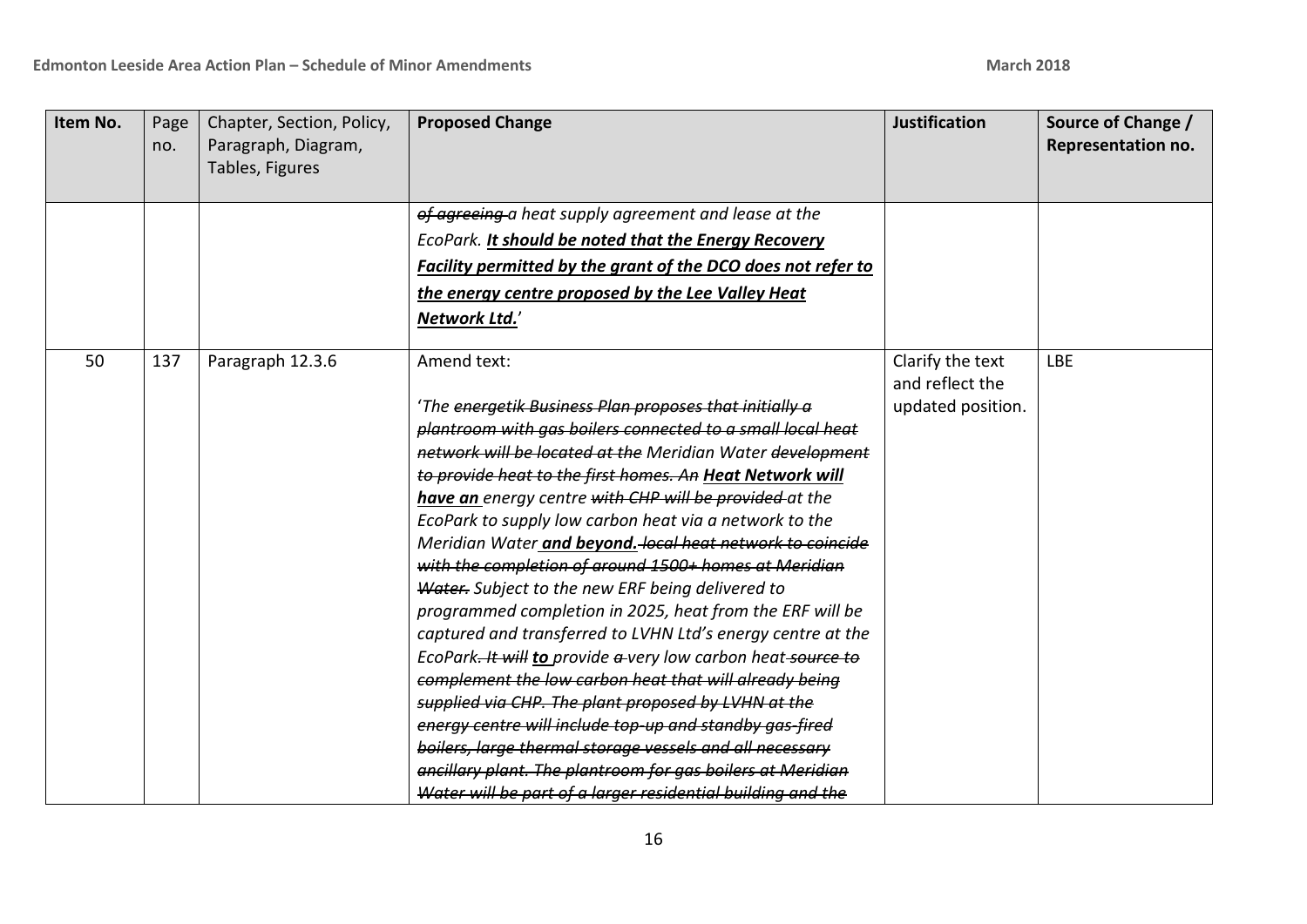| Item No. | Page<br>no. | Chapter, Section, Policy,<br>Paragraph, Diagram,<br>Tables, Figures | <b>Proposed Change</b>                                                                                                                                                                                                                                                                                                                         | <b>Justification</b>                                                                                                     | Source of Change /<br>Representation no. |
|----------|-------------|---------------------------------------------------------------------|------------------------------------------------------------------------------------------------------------------------------------------------------------------------------------------------------------------------------------------------------------------------------------------------------------------------------------------------|--------------------------------------------------------------------------------------------------------------------------|------------------------------------------|
|          |             |                                                                     | LVHN energy centre at the EcoPark will be a standalone<br>building developed in a single phase that can accommodate<br>plant, which Plant will be installed in a phased manner to<br>meet customer heat demand and <i>ultimately be capable of</i><br>suppling in excess of 30,000 homes.'                                                     |                                                                                                                          |                                          |
| 51       | 138         | Paragraph 12.3.7                                                    | Remove the following text:<br>'The following policy includes provisions to strengthen the<br>safequarding provided in the EcoPark SPD for the energy<br>centre and routes on the EcoPark site, whilst maintaining<br>flexibility for detailed design.'                                                                                         | The paragraph<br>does not add<br>further to Policy<br>EL26, and has<br>been superseded<br>by the granting of<br>the DCO. | <b>NLWA</b>                              |
| 52       | 138         | Paragraph 12.3.8                                                    | Amend text:<br>'As well as having standby plant via gas boilers within the<br>Meridian Water development plantroom, and within tThe<br>energetik energy centre the EcoPark, and the network will<br>be designed to be resilient and energy efficient-using the<br>latest pipework technology with a life expectancy in excess<br>of 60 years.' | Update the text<br>to provide a more<br>accurate<br>description of the<br>heat network<br>delivery.                      | <b>LBE</b>                               |
| 53       | 138         | Policy EL26, Part A                                                 | Amend text:<br>'Developing the Meridian Water-Lee-Valley Heat Network'                                                                                                                                                                                                                                                                         | Update and<br>clarification of<br>text relating to                                                                       | <b>LBE</b>                               |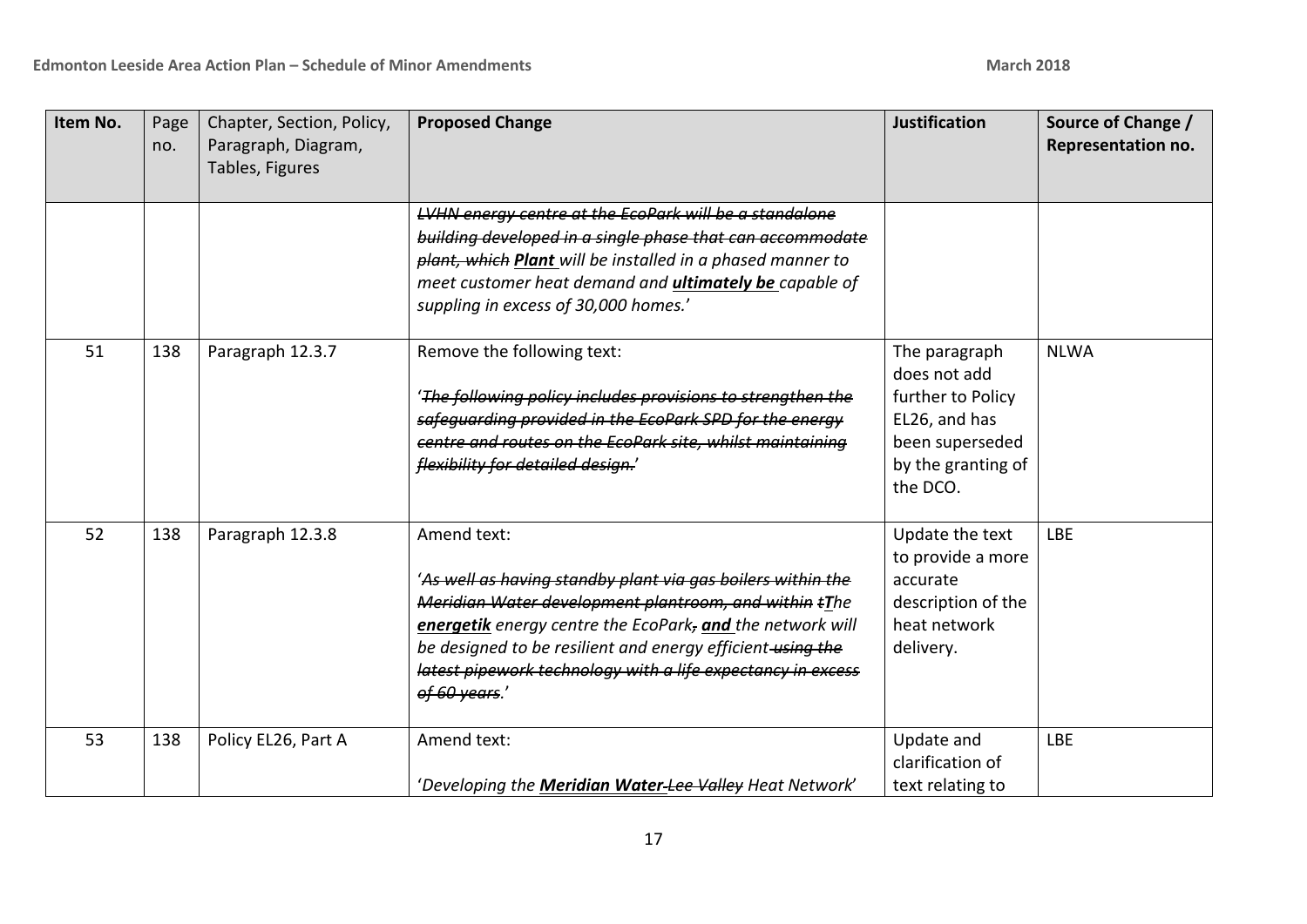| Item No. | Page<br>no. | Chapter, Section, Policy,<br>Paragraph, Diagram,<br>Tables, Figures | <b>Proposed Change</b>                                                                                                                                                                                                                                                                                                                                                                                                                                                                                                                                                   | <b>Justification</b>                                                                                                            | Source of Change /<br>Representation no. |
|----------|-------------|---------------------------------------------------------------------|--------------------------------------------------------------------------------------------------------------------------------------------------------------------------------------------------------------------------------------------------------------------------------------------------------------------------------------------------------------------------------------------------------------------------------------------------------------------------------------------------------------------------------------------------------------------------|---------------------------------------------------------------------------------------------------------------------------------|------------------------------------------|
|          |             |                                                                     | and,<br>'The Council supports the development of the Meridian<br>Water Lee Valley Heat Network (LVMWHN).'<br>and,<br>'Future connections towards other suitable developments,<br>once they are identified., for example towards Alma Estate<br>and Haringey/ Northumberland Park.'<br>and,<br>'for the future implementation of the LYMWHN.'<br>and,<br>'should supply heat to the LVMWHN unless it can be<br>demonstrated that this is not technically feasible or<br>economically viable, in accordance with policy DMD 52.'                                           | the heat network.                                                                                                               |                                          |
| 54       | 138         | Policy EL26, Part B                                                 | Amend text:<br>'The Eco Park Site and the <del>LV</del> MWHN<br>To facilitate the delivery of the LVMWHN, development of<br>the EcoPark site should: • E-enable heat/ energy from the<br>new energy recovery facility (ERF), when it is built, to be<br>captured and supplied to the <b>LVMWHN</b> energy centre. The<br>DCO granted by the Secretary of State for the Eco Park site<br>requires provision for combined heat and power. The DEN<br>provider should Note that energetik will reserve the right<br>within the heat supply agreement with NLWA/LWL to adapt | Update reference<br>to include the<br>DCO and use the<br>more appropriate<br>term 'DEN<br>provider' in place<br>of 'Energetik'. | <b>LBE</b>                               |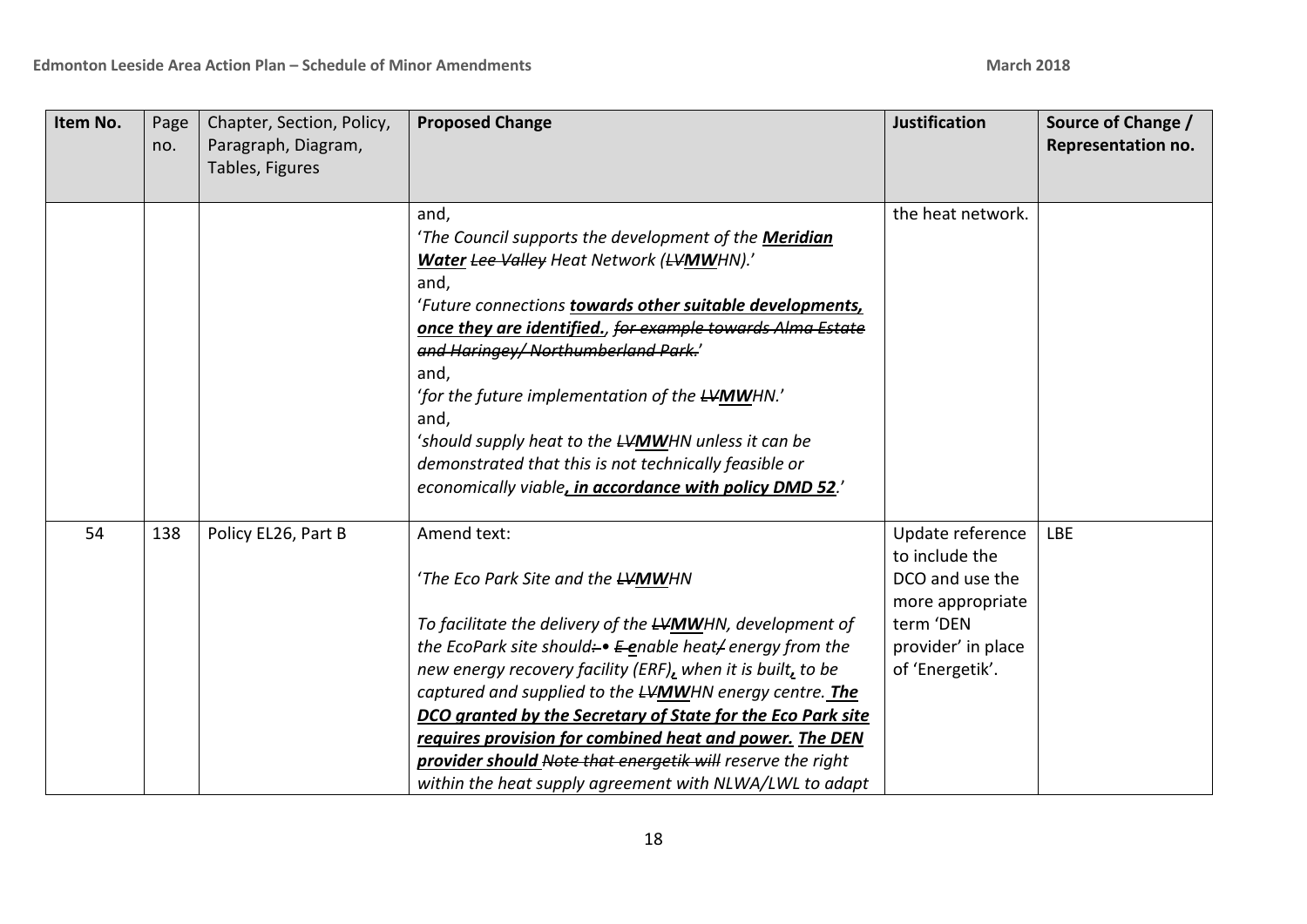| Item No. | Page<br>no. | Chapter, Section, Policy,<br>Paragraph, Diagram,<br>Tables, Figures | <b>Proposed Change</b>                                                                                                                                                                                                                                                                                                                                                                                                                                                                                                                                                                                                                                      | <b>Justification</b>                                                                               | Source of Change /<br>Representation no.                                                    |
|----------|-------------|---------------------------------------------------------------------|-------------------------------------------------------------------------------------------------------------------------------------------------------------------------------------------------------------------------------------------------------------------------------------------------------------------------------------------------------------------------------------------------------------------------------------------------------------------------------------------------------------------------------------------------------------------------------------------------------------------------------------------------------------|----------------------------------------------------------------------------------------------------|---------------------------------------------------------------------------------------------|
|          |             |                                                                     | the existing waste (EfW) facility to supply heat to the DEN<br>energetik's energy centre such that if the new ERF<br>completion is delayed, it has the option to receive heat from<br>the EfW facility if it is economic;.<br>• Incorporate space for an energy centre, a connection from<br>EfW, ERF sources of energy/heat into the LVMWHN energy<br>centre, and pipe network leaving the site; and<br>• Not prejudice installation and operation of the above<br>mentioned LVMWHN energy centre.<br>Detailed safeguarding routes and the location for an energy<br>centre should be agreed with the Council as part of pre-<br>application discussions.' |                                                                                                    |                                                                                             |
| 55       | 139         | Policy EL26, Part C                                                 | Amend text:<br>'Development proposals which are connecting to the<br>MWHN must demonstrate how they would <b>To-enhance the</b><br>resilience of the <b>LVMWHN</b> , and allow provision of<br>emergency back-up. This should include access to any<br>development of over 300 dwellings with an individual<br>connection to the network should provide an area of<br>hardstanding that could be used used in an emergency to<br>park a truck mounted boiler and which is located a                                                                                                                                                                         | Update text to<br>provide an<br>appropriate level<br>of detail for<br>creating a<br>resilient DEN. | LaSalle Investment<br>Management and<br>Aytans MFG Co UK<br>Limited. (Turley)<br><b>LBE</b> |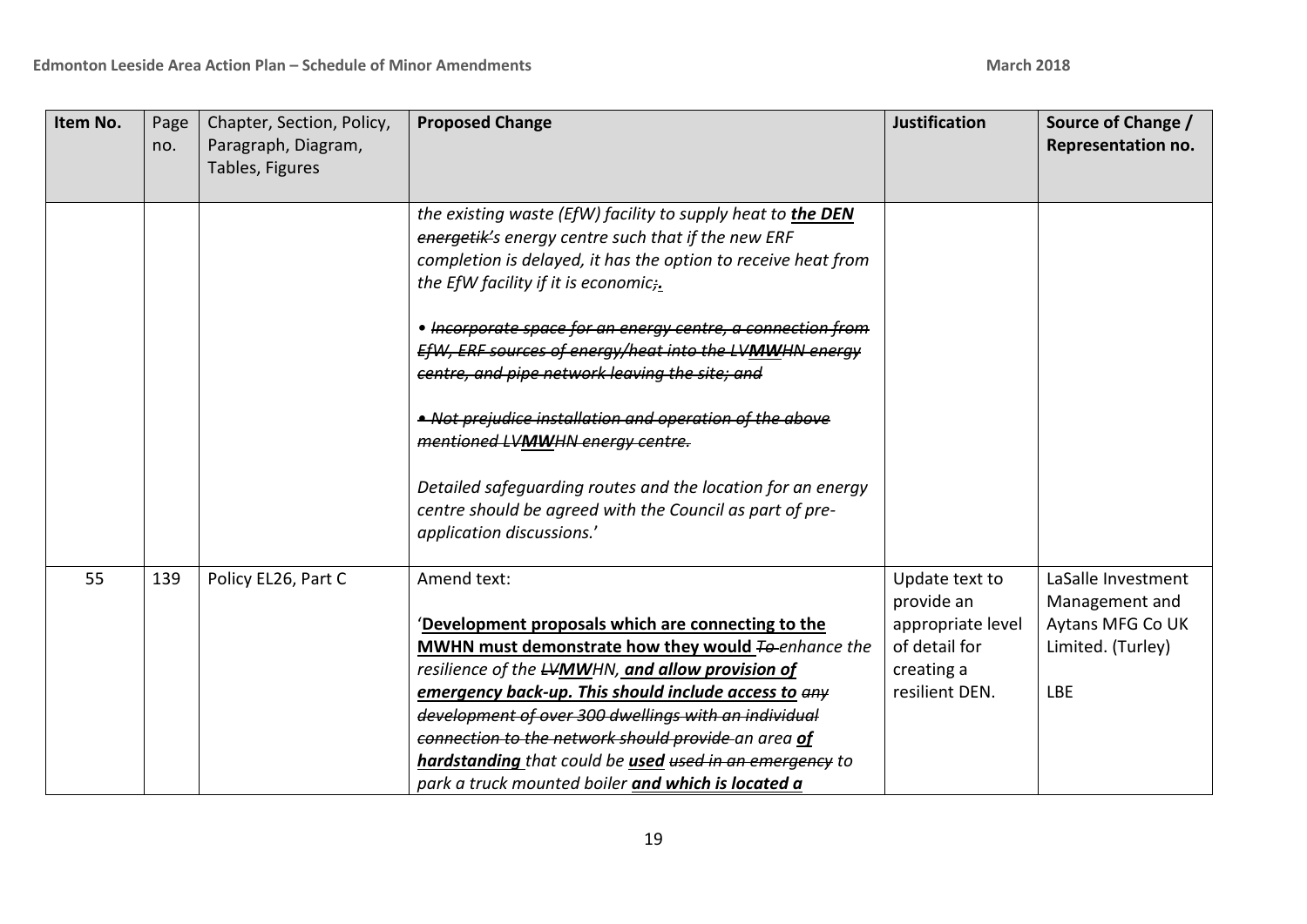| Item No. | Page<br>no. | Chapter, Section, Policy,<br>Paragraph, Diagram,<br>Tables, Figures | <b>Proposed Change</b>                                                                                                                                                                                                                                                                                                                                                                                                                                                                                                                                                                                                                                                                                                                                                                                                                          | <b>Justification</b>                  | Source of Change /<br>Representation no. |
|----------|-------------|---------------------------------------------------------------------|-------------------------------------------------------------------------------------------------------------------------------------------------------------------------------------------------------------------------------------------------------------------------------------------------------------------------------------------------------------------------------------------------------------------------------------------------------------------------------------------------------------------------------------------------------------------------------------------------------------------------------------------------------------------------------------------------------------------------------------------------------------------------------------------------------------------------------------------------|---------------------------------------|------------------------------------------|
|          |             |                                                                     | sufficient distance from any building with opening<br>windows or inlet fresh air ventilation. sized at 20 metres by<br>6 metres. This area should be:<br>• Hardstanding, including any access road needed to link it<br>to the road network;<br>• Of sufficient size and configuration to allow an articulated<br>truck to access and park within it:<br>• Located at least 20 metres from any building with opening<br>windows or inlet fresh air ventilation; and<br>- Located within 20 metres of the pipework branch that<br>connects the development to the LVHN.<br>The Council will safeguard an "unobstructed" pipework<br>route for the LVMWHN pipe network within along the<br>Causeway within Meridian Water. "Unobstructed" here<br>means a three metre wide zone with nothing built over it to<br>a height of at least 10 metres.' |                                       |                                          |
| 56       | 139         | Policy EL26, Part D                                                 | Amend text:<br>'Connecting to the <del>LVMW</del> HN'<br>and,<br>'All major developments shall connect to or contribute<br>towards the <b>LVMW</b> HN in accordance with Policy DMD 52<br>and the Decentralised Energy Network Technical<br>Specification Heat Network SPD.'                                                                                                                                                                                                                                                                                                                                                                                                                                                                                                                                                                    | Update naming of<br>the heat network. | <b>LBE</b>                               |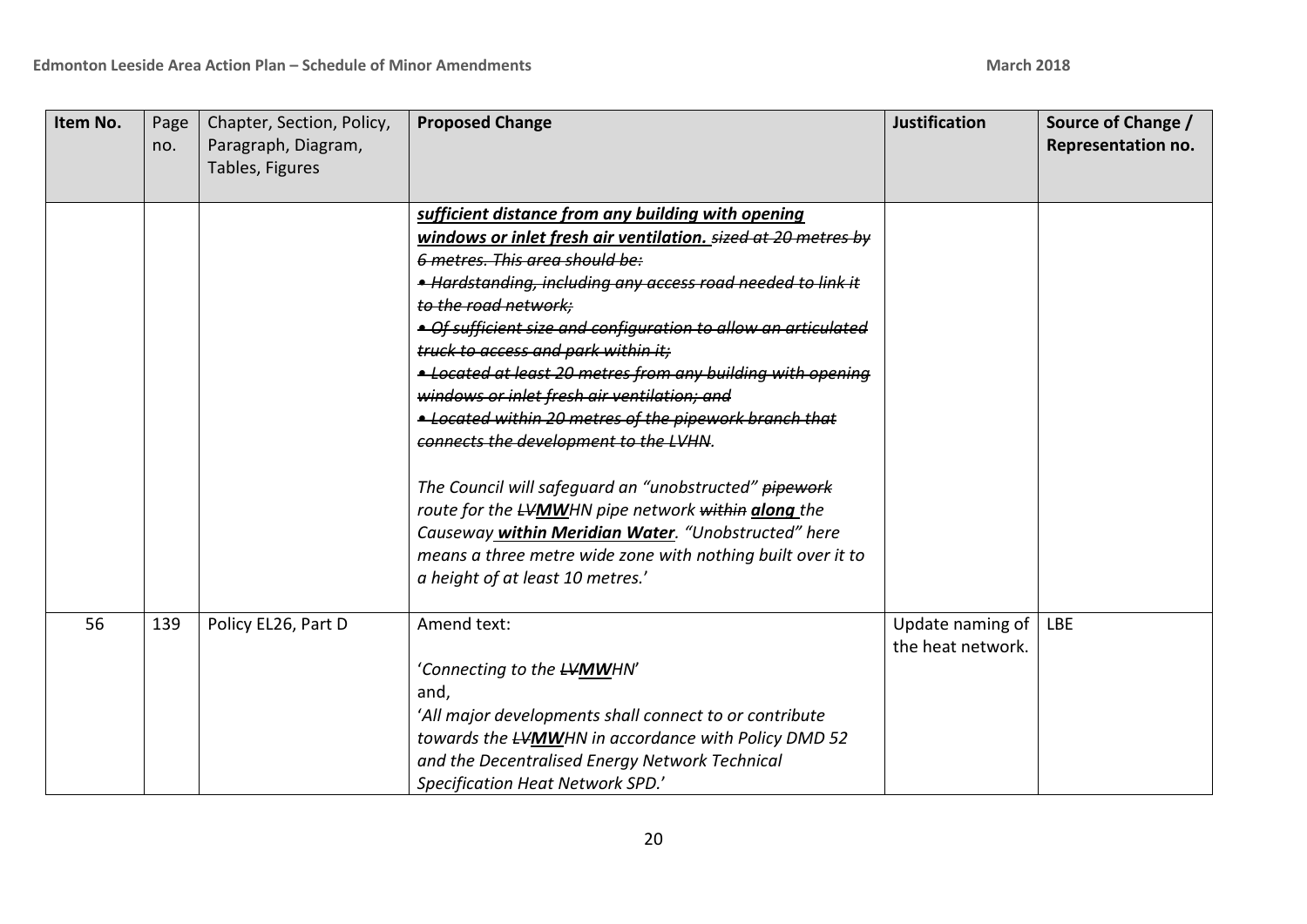| Item No. | Page<br>no. | Chapter, Section, Policy,<br>Paragraph, Diagram,<br>Tables, Figures | <b>Proposed Change</b>                                                                                                                                                                                                                                                                                                                                                                                                                                                                                                                                                                                                                                                                                                                                                                                                                                                                                                      | <b>Justification</b>                | Source of Change /<br>Representation no. |
|----------|-------------|---------------------------------------------------------------------|-----------------------------------------------------------------------------------------------------------------------------------------------------------------------------------------------------------------------------------------------------------------------------------------------------------------------------------------------------------------------------------------------------------------------------------------------------------------------------------------------------------------------------------------------------------------------------------------------------------------------------------------------------------------------------------------------------------------------------------------------------------------------------------------------------------------------------------------------------------------------------------------------------------------------------|-------------------------------------|------------------------------------------|
|          |             |                                                                     | and,<br>"before the <b>LVMWHN</b> is able"<br>and,<br>'connected to the LVMWHN within five years'<br>and,<br>'extension of the LVMWHN within'<br>and,<br>'to allow time for the <del>LVMW</del> HN'                                                                                                                                                                                                                                                                                                                                                                                                                                                                                                                                                                                                                                                                                                                         |                                     |                                          |
| 57       | 140         | Paragraph 12.3.9                                                    | Amend text:<br>'Energetik aim to deliver the first The early phases of the<br>heat network, a local heat network and plantroom for gas<br>boilers at Meridian Water, ahead of the completion of the<br>should aim for delivery at the same time as the initial<br>phases of the Meridian Water development so that all new<br>developments can connect directly to the local heat network<br>as a source of heat. This is needed to will avoid<br>developments being 'locked in' to alternative heat<br>generation solutions, which would reduce/delay the benefits<br>delivered by the network-for example total carbon<br>emissions savings) and potentially increase network<br>development costs. The energy centre at the EcoPark and<br>connecting heat network to Meridian Water will be<br>delivered to coincide with around 1,500 homes having being<br>built at Meridian Water, this being a suitable heat demand | Remove overly<br>prescriptive text. | <b>LBE</b>                               |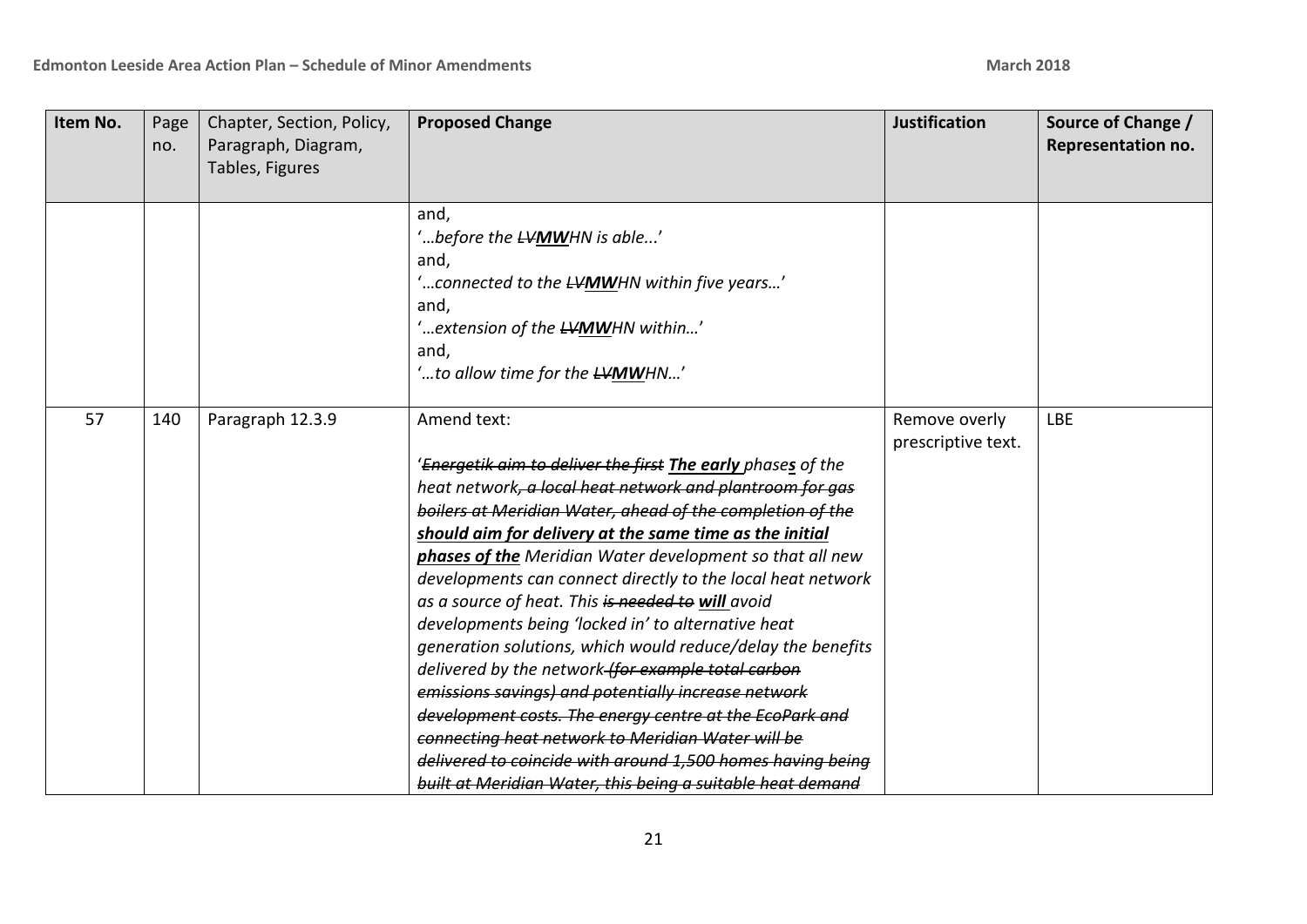| Item No. | Page<br>no. | Chapter, Section, Policy,<br>Paragraph, Diagram,<br>Tables, Figures | <b>Proposed Change</b>                                                                                                                                                                                                                                                                                                                                                     | <b>Justification</b>                                          | Source of Change /<br>Representation no. |
|----------|-------------|---------------------------------------------------------------------|----------------------------------------------------------------------------------------------------------------------------------------------------------------------------------------------------------------------------------------------------------------------------------------------------------------------------------------------------------------------------|---------------------------------------------------------------|------------------------------------------|
|          |             |                                                                     | to warrant a larger heat network to be operated<br>economically. This larger heat network will<br>supply low carbon heat via CHP prior to the new ERF heat<br>source becoming available.'                                                                                                                                                                                  |                                                               |                                          |
| 58       | 140         | Paragraph 12.3.10                                                   | Delete text<br>'Should there be a conflict between the DEN SPD<br>specifications and the Mayor of London's standards then the<br>DEN SPD specifications take precedence.'                                                                                                                                                                                                  | For clarity the<br>text should be<br>removed.                 | <b>NLWA</b>                              |
| 59       | 140         | Paragraph 12.3.11                                                   | Amend text:<br>'The typical width of the twin pipe installation will be<br>between 1.0m and 2.2m, depending'<br>and<br>'creating a width of <b>between 4.0m and</b> 5.2m'<br>and<br>'In addition, on one side of the pipework a further 3.5m of<br>unrestricted space is required as an Access Corridor for as<br>much of the length of pipe that is reasonable possible ' | Improve the<br>accuracy of the<br>technical<br>requirements.  | <b>LBE</b>                               |
| 60       | 145         | Policy EL27                                                         | Update the wording of Policy EL27, 5 <sup>th</sup> bullet point:<br>'Development proposals must protect and enhance habitats<br>and biodiversity, through measures including softening of<br>river channel edges where appropriate.'                                                                                                                                       | Make the policy<br>wording<br>consistent with<br>Policy EL12. | Canal & River Trust                      |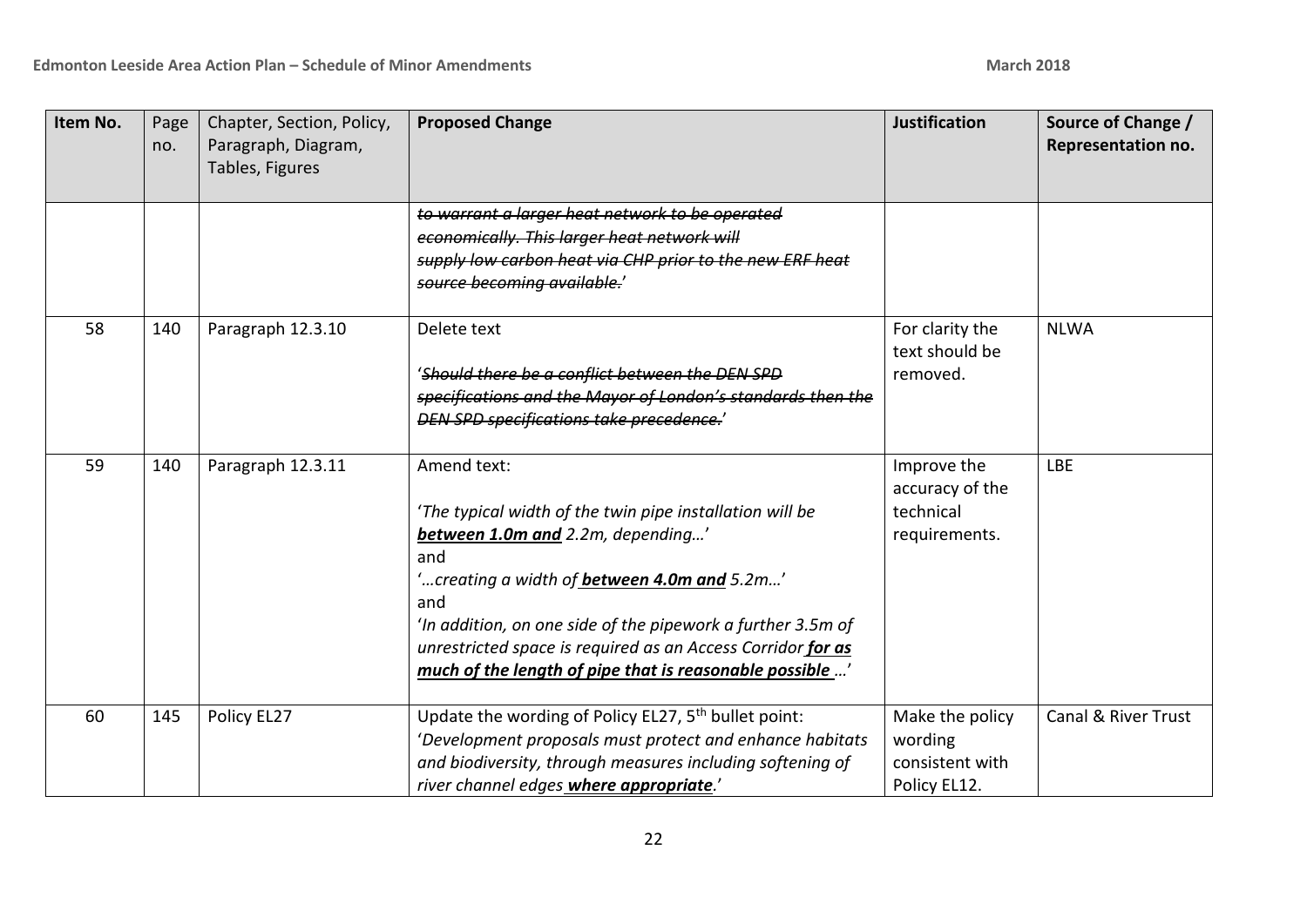| Item No. | Page<br>no.                                                          | Chapter, Section, Policy,<br>Paragraph, Diagram,<br>Tables, Figures                                                                                                                                                                                                 | <b>Proposed Change</b>                                                                                                                                                                                                                                                                                                    | <b>Justification</b>                                                                                                           | Source of Change /<br>Representation no. |
|----------|----------------------------------------------------------------------|---------------------------------------------------------------------------------------------------------------------------------------------------------------------------------------------------------------------------------------------------------------------|---------------------------------------------------------------------------------------------------------------------------------------------------------------------------------------------------------------------------------------------------------------------------------------------------------------------------|--------------------------------------------------------------------------------------------------------------------------------|------------------------------------------|
|          |                                                                      |                                                                                                                                                                                                                                                                     |                                                                                                                                                                                                                                                                                                                           |                                                                                                                                |                                          |
| 61       | 147                                                                  | Policy EL28                                                                                                                                                                                                                                                         | Update text for EL28 as follows:<br>'There is also potential to improve the access and functions<br>at existing green and open spaces including at Picketts Lock<br>and Kenninghall Open Space. Green and open space should<br>be explored for multiple uses, including as providing<br>potential flood storage capacity. | Update text to<br>provide a more<br>complete<br>position on the<br>potential use of<br>green and open<br>spaces.               | <b>Environment Agency</b>                |
| 62       | iv<br>5<br>7<br>102<br>102<br>103<br>107<br>135<br>137<br>138<br>140 | Contents<br>Paragraph 1.1.11<br>Objective 4<br>Section 8.3 title<br>Paragraph 8.3.1<br>Policy EL17<br>Policy EL18<br>Paragraph 12.1.6<br>Paragraphs 12.3.1,<br>12.3.2, 12.3.3, 12.3.4,<br>12.3.5, 12.3.6,<br>Policy EL26<br>Paragraphs 12.3.10,<br>12.3.11, 12.3.12 | Replace text throughout the document:<br>'Lee Valley Meridian Water Heat Network'<br>and<br><b><i>'LVMWHN'</i></b>                                                                                                                                                                                                        | The name has<br>changed.<br>(Note that the<br>operating name<br>'Lee Valley Heat<br>Network<br>Operating Ltd' is<br>retained.) | <b>LBE</b>                               |